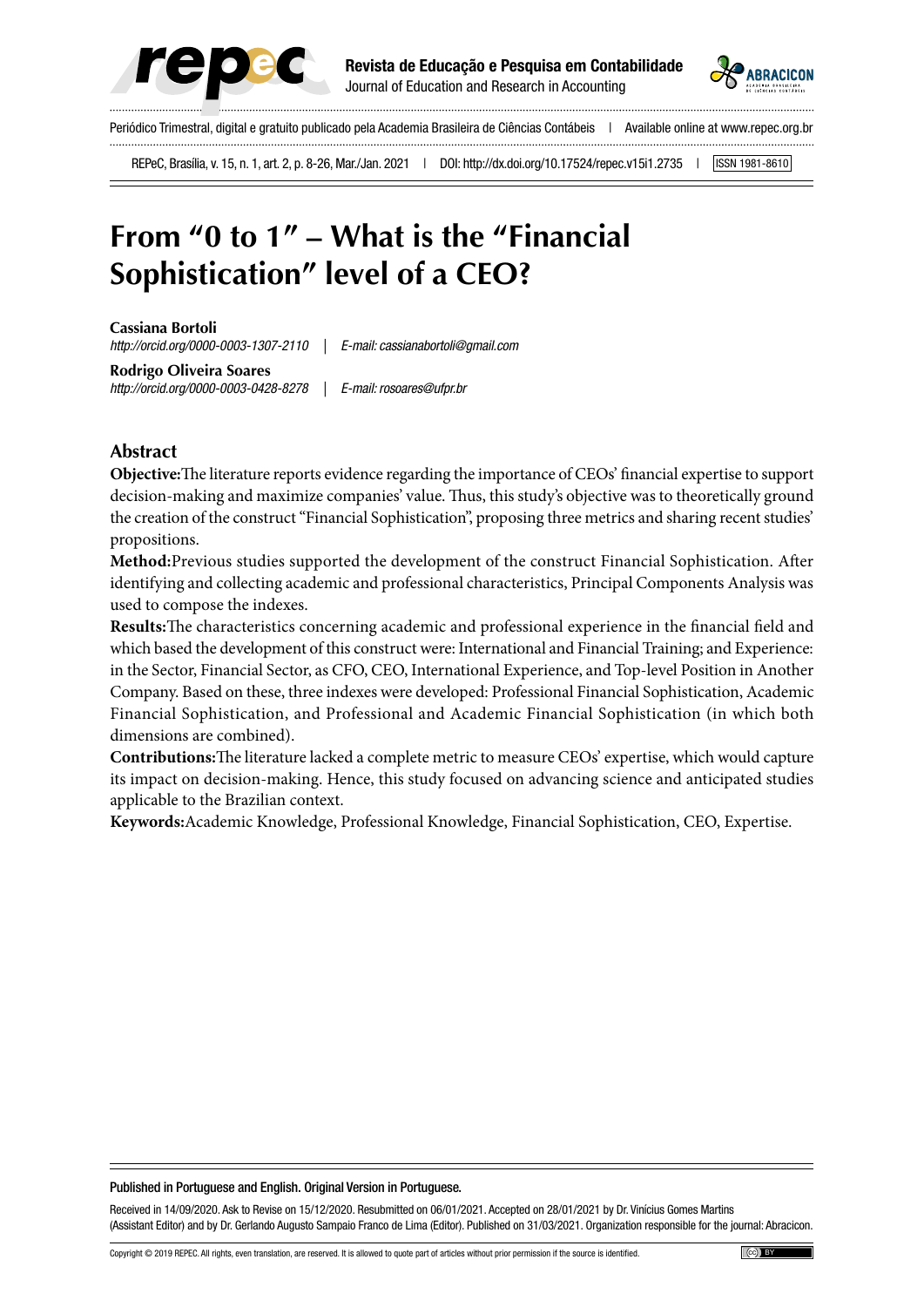

### **1. Introduction**

The chief executive officer (CEO) is responsible for a company's major decisions so that s/he should be aligned with maximizing value to shareholders. Murphy (1999) suggests that, according to agency relationship, shareholders, known to be the principal, try to strengthen ties with CEOs through contractually established benefits. The remuneration of a CEO is a way to equalize this interaction. Custódio, Ferreira, and Matos (2013) and Song and Wan (2017) indicate that the remuneration established in contracts should vary according to the CEO's professional and academic experiences. Aivazian, Lai, and Rahaman (2013) note that, in a competitive market, a manager's skills are priced, considering that his/ her decisions reflect in profits. Given a context of continuous internationalization of markets, it is natural that the knowledge and experiences of candidates to management positions are increasingly required.

The need to recruit increasingly qualified professionals in the academic and professional milieus to work in top-level positions results in increasingly sophisticated professionals (Leite, 1997; Manfredi, 1998; Kuenzer, 2002; Rezende, 2002), considering all the preparation required for the desired position. Hence, hiring more financially qualified professionals tends to generate benefits for the agent and principal: the agent obtains a remuneration consistent with his/her intellectual capital, while the principal absorbs the benefits accruing from this hiring (in the form of better results). Rezende (2002) shows that hiring sophisticated intellectual capital is advantageous for a company, impacting its survival in a competitive economy. Therefore, the professionals assuming top-level positions tend to improve knowledge and professional experiences related to finances, which is called in this study "Financial sophistication".

Among the factors interfering in executives' decisions, studies report: international training (Li, Sun & Ettredge, 2010; Li, Wei& Lin, 2016); academic training (Barros, 2005; Paton & Wagner, 2014; Saxena & Bendale, 2014; Torres & Augusto, 2017; Li et *al*, 2016); operating sector (Custódio *et al*., 2013); experience as CEO (Antia, Pantzalis & Park, 2010; Custódio *et al*., 2013; Dauth, Pronobis & Schmid, 2017); experience as CFO (Li et *al*., 2010; Li *et al*., 2016; Dauth*et al*., 2017); experience in top-level positions (Liderman, Schroeder & Sanders, 2010; Custódio *et al*., 2013); and internationalization (Li *et al*., 2010; Dutta, Malhotra & Zhu, 2016; Dauth*et al*., 2017). Hence, the literature indicates that the professional and academic experience of a CEO influences the quality of decisions (Huang, 2014).

Empirical studies show the need for a CEO to present high academic and professional knowledge related to finances. Faulconbridge, Beaverstock, Hall, and Hewitson (2009) and Dauth *et al*. (2017) highlight the importance of having a background in the business field in the international context to obtain greater knowledge about controls, international standards, and good governance practices. Custódio and Metzger (2014) and Duan, Hou, and Ress (2020) state that professional financial experience favors CEOs when selecting the best investment and financing policies, while international experience in the business field develops their ability to establish and implement international relationships and enter other markets. Training in the business field contributes to the development of expertise required to assume a CEO position (Torres & Augusto, 2017) because experience promotes a greater ability to reflect upon ways and potential outcomes to maximize value.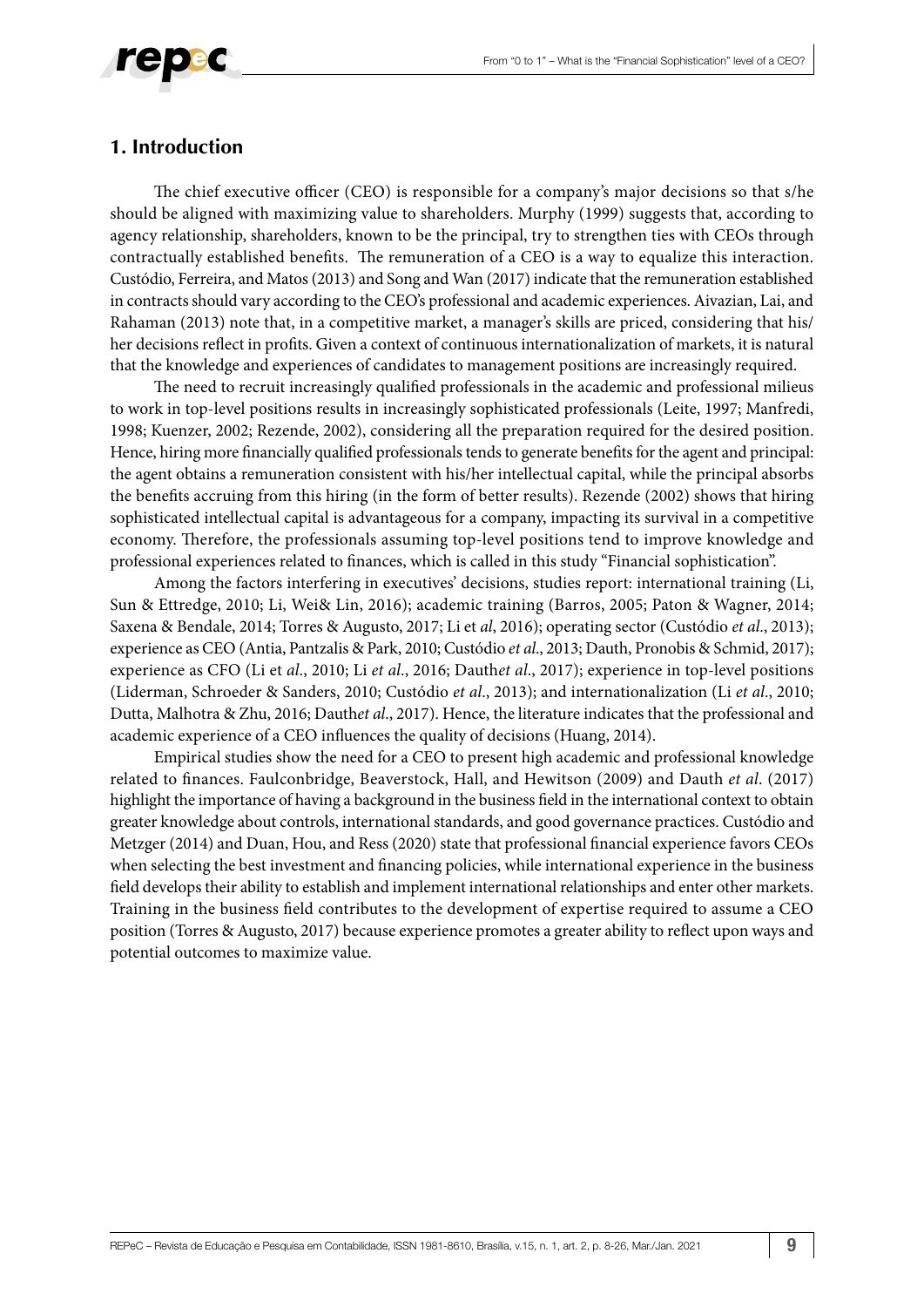

Knowledge related to financial management, whether it accrues from academic training or professional experiences, may be essential in a CEO's decision-making due to the need to make decisions quickly (Barros, 2005; Curi & Lozano-Vivas, 2020). However, studies published thus far consider aspects related to the training and financial experience separately, ignoring how a CEO's background can enhance results. Given this context, it is pertinent to measure CEOs' Financial Sophistication to identify how these characteristics interfere in decision-making. Therefore, this study's objective was to theoretically ground the construct "Financial Sophistication", proposing three metrics, and share recent studies' propositions.

This study's relevance lies upon the complementation of existing literature, as some authors express difficulties in measuring expertise, that is, both knowledge and experience. Huang (2014) highlights that even though researchers know that management skills vary among agents and affect organizational decisions and a company's value, few studies investigate the managers' expertise, which shows there is a need for studies to contribute to the literature and propose measurements. As highlighted by the author, researchers find difficulties in measuring such characteristics. In this sense, this study focused on proposing metrics that numerically dimension the set of expertise related to the financial field acquired throughout a CEO's academic and professional life. This set of expertise is called here "Financial Sophistication". The contribution of such measures to the business field in general, specifically for the financial field, is that these measures can be used in future studies to promote a greater understanding of decision-making at the companies' level.

### **2. Theoretical framework**

### **2.1 Human Capital**

The socio-economic development from the 1950s and 1960s exalted the need for qualification, in the sense that human resources needed to be capable to operate in an industrial system (Manfredi, 1998). The author considers that professional qualification narrows the relationship between occupational and educational systems, while the construct "qualification" is observed in applied social sciences. He defends that training and how knowledge is developed are critical for forming human capital and are the solution for the scarcity of people who master specific skills to develop activities in the modernization process. This understanding ended up leading to the theory of human capital, widely known by the rapid modernization at the time, which was seen as the adoption of a capitalist industrial model. The qualification process started drawing greater attention due to a lack of trained professionals to occupy certain positions, and for this reason, a national training system was deemed necessary.

The establishment of national training systems at different hierarchical levels was called formal qualification (Manfredi, 1998). Barbosa Filho, Pessoa, and Veloso (2010) recognize that human capital comprises educational levels and professional experience. In this context, Manfredi (1998) notes that the organizations desired several graduated employees for a specific area of expertise because they believed that formal qualification would promote companies' development. Considering that formal qualification involves knowledge at different levels, some authors called over-education or over-qualification the effect of popular confidence on high-qualified individuals. This fact results in qualification, which in general is higher than what would be needed to perform the tasks of a given position (Manfredi, 1998).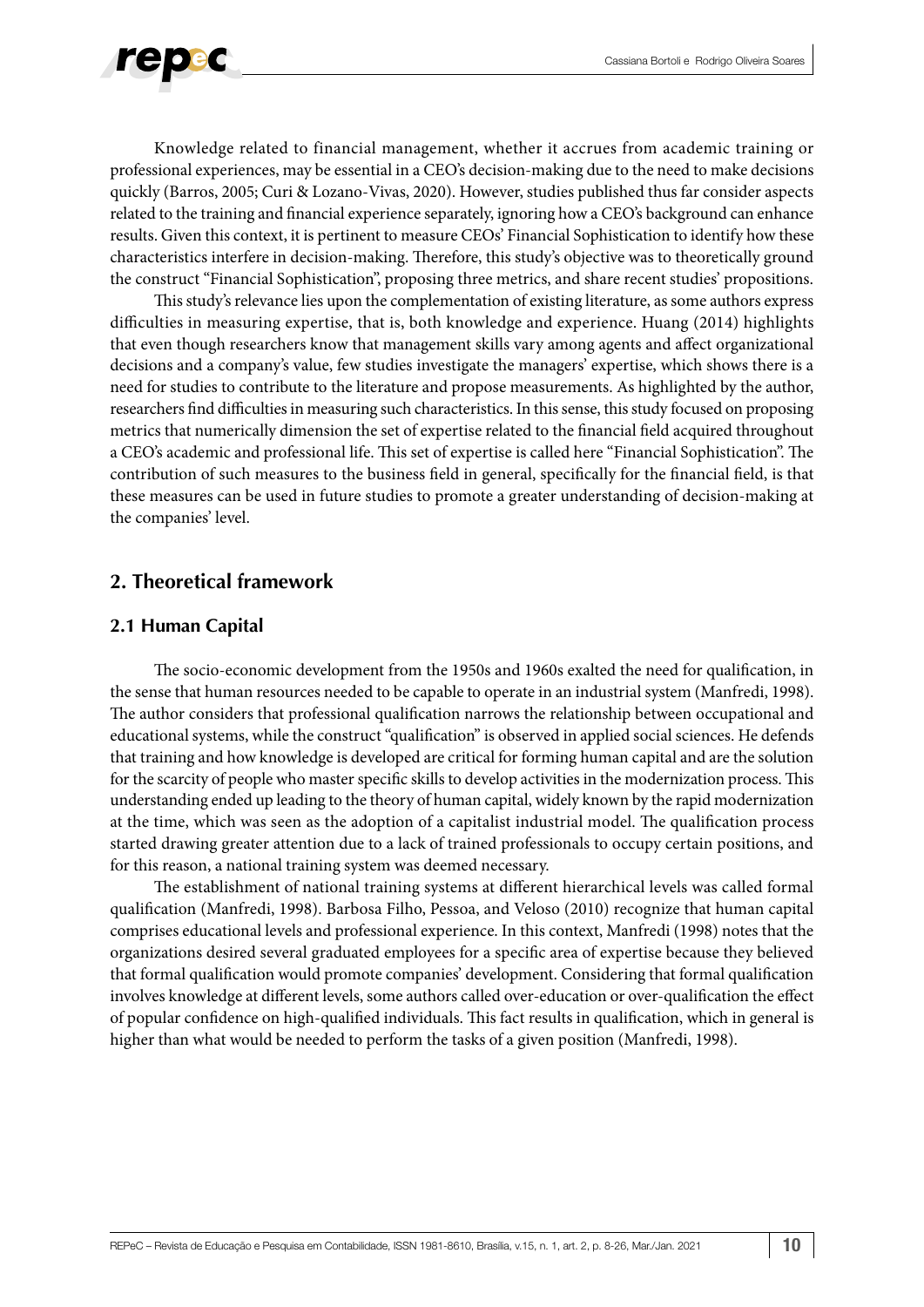

The parameters established to introduce an individual in a position and the understanding of formal job market is that qualification is privatized; that is, each individual is responsible for accumulating technical-scientific knowledge, skills, abilities, knowledge, and experiences that are acquired throughout academic and professional life (Manfredi, 1998). Professional education can be achieved in three ways: academic knowledge, professional experience, or the combination of both (Kuenzer, 2002). Leite (1997), Godoy, and D'Amélio (2012) understand competence academic and professional knowledge, which develop capacity and skills (technical and cognitive), respectively, and when companies identify flaws in private qualification that can affect performance, alternatives to recycle knowledge considered necessary for a company need to be devised.

Companies depend on their collaborators' knowledge to perform activities the best way possible, which makes apparent the need to implement internal training processes. Even though some companies and fields do not address collaborators' training to be an essential aspect of competitiveness, the importance assigned to training and knowledge recycling has gradually increased (Barzegar & Farjad, 2011; Batalla-Busquets & Martínez-Argüelles, 2014). Based on business returns accruing from continuing education, the literature in economics complement the literature in education in terms of professional training (Grip & Sauermann, 2013). The authors report three lines of research in the literature in the economic field that refer to contributions of continuing education: (1) the effects of the recycling process on productivity; (2) the returns of recycling when this is hired; and (3) which is considered a "black box", the effect of training on the collaborators' actual performance. If an individual's training can impact a company's performance (Nakabashi& Figueiredo, 2008), it seems logical to consider training when hiring a professional, especially if the candidate aspires to a top-level position.

### **2.2 Financial Sophistication**

A company's future success can be significantly influenced by its ability to find, recruit, and retain the most talented executives, who can promote inspiring, innovative, and profitable management in a knowledge-based economy (Faulconbridge *et al*., 2009; Dickel Moura, 2016). Faulconbridge *et al*. (2009) highlight the importance of candidates to top-level administrative positions to be a "global citizen", whether because they assumed important positions in big international companies or because they acquired a degree in an international business school, which are seen as a differential. International expertise among top-level administrative positions is considered by companies as an alternative to improve their controls, as these individuals tend to be more familiar with international standards regarding reporting practices and governance that are common among countries more economically developed.

The managers' characteristics are usually associated with the quality of financial statements. This understanding guides various studies. Li *et al*. (2016) seek to understand aspects considered in the decision-making process of investors and market analysts. Dauth *et al*. (2017) consider that an executive's international profile, in terms of nationality, educational background, professional experience, and remaining commitments concerned with international committees, might be associated with financial statements' quality. Fran, Gui, Li & Zhu (2016) also highlight empirical evidence that the internationalization of a CEO or CFO adds to their ability to make financial decisions, as they have greater knowledge of international businesses, culture, and standards. Therefore, it may be advantageous for companies to use financial incentives for executives to constantly seek knowledge, maximizing shareholders' interests (Trejo, Gutiérrez & Guzman, 2016).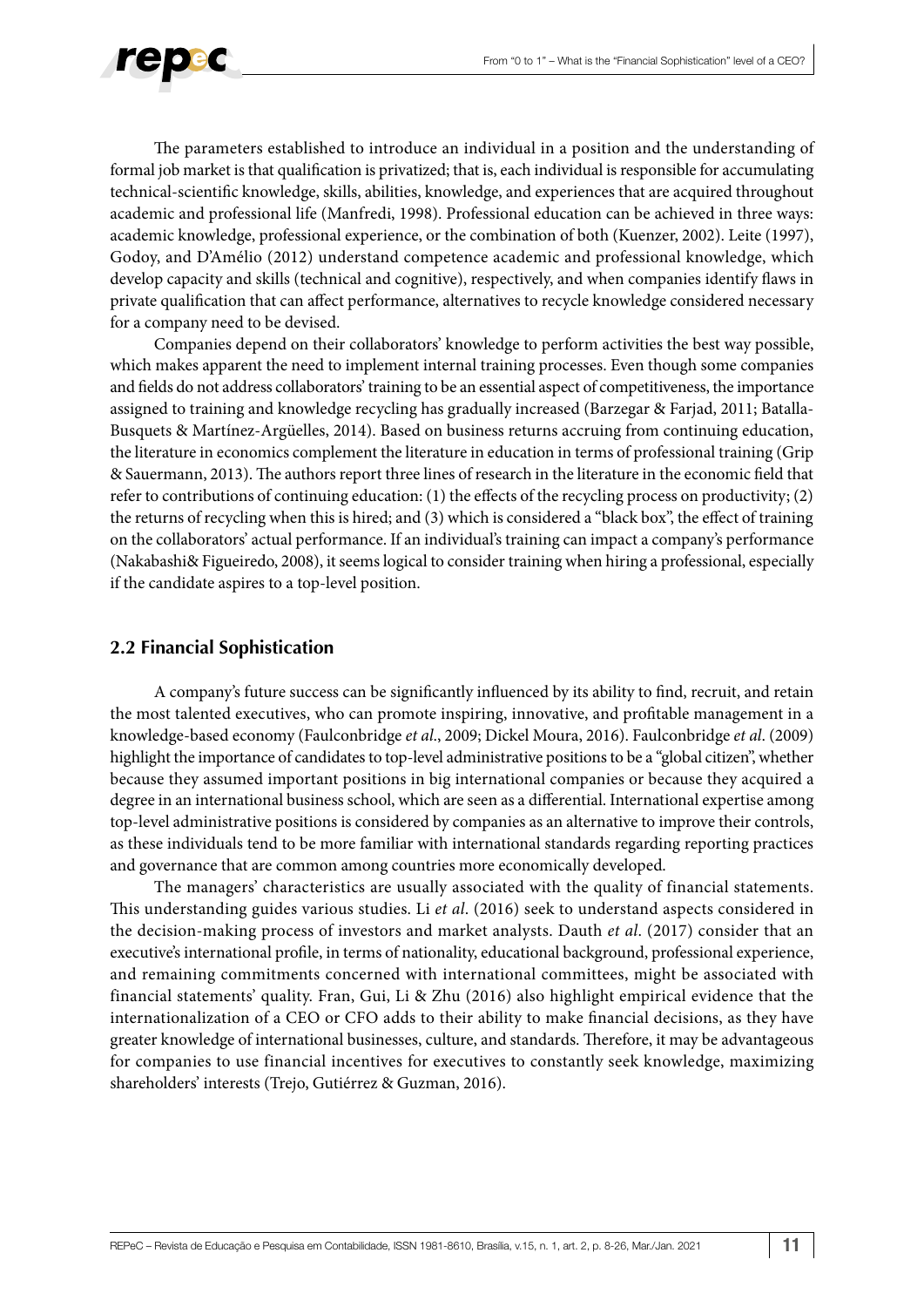

A CEO's academic and professional knowledge tends to reflect on performance so that a remuneration that is equivalent to these professionals' intellectual repertoire is due. Custódio*et al*. (2013) investigated whether the remunerations of CEOs with general skills were higher than those of individuals with specific skills. To measure these skills, they used information in resumes such as positions in different companies, specific sectors, conglomerates, and experience in the same position. These aspects reveal that generalist CEOs are risk-averse. Davis, DeBode, and Ketchen Jr. (2013) note that more qualified CEOs perform better, thus obtained better results. Hence, evidence suggests that companies prefer CEOs with greater expertise and offer superior remuneration as a mechanism to compensate knowledge that can be used to solve problems and promote improvements.

Executives are the individuals primarily responsible for two aspects: promote improvements and solve problems. The first is based on knowledge, and the second is driven by leadership (Liderman*et al*., 2010). Problems are solved in two ways: by controlling situations and re-establishing the original state of things the fastest as possible using accumulated knowledge, or changing the original state of things, by impeding the occurrence of new problems (based on the experience acquired in the solution of a given problem), leading to improvements (Coho, Nag & Xia, 2015). Paraskos, Altima, McLean, and Cooper (2013) report that tacit knowledge (i.e., individual experiences, ideas, values, and emotions) is of companies' interest. Managing a company requires not only technical but also behavioral skills, primarily focusing on competence (academic knowledge and professional experience) (Saxena & Bendale, 2014).

Individuals aspiring to a CEO position should pursue the competence necessary. Paton and Wagner (2014) report these individuals are concerned with the curriculum of engineering schools that provide little or no courses related to strategic management. Therefore, to improve business-management skills, the candidates to a CEO position have complemented their training with MBAs or equivalent programs (Saxena & Bendale, 2014). Torres and Augusto (2017) return to the original notion that academic knowledge and knowledge acquired with professional experience, especially those linked to the business, accounting, economy, or financial fields, contribute to the development of knowledge and skills needed to work as a CEO. Additionally, the author reveals that such knowledge can be acquired through experiences. Hence, Financial Sophistication can be defined as the set of knowledge acquired throughout academic life and financial-related professional experiences.

### **3. Method**

The construct Financial Sophistication (FS) is based on a logic that is similar to what is proposed by Barros (2005), Faulconbridge*et al*. (2009), Li*et al*.(2010), Custódio*et al*.(2013), Davis*et al*. (2013), Dauth*et al*. (2017), Torres and Augusto (2017) and Li*et al*.(2016), that is, an understanding that financial-related academic knowledge and professional experience are characteristics expected by those hiring a CEO, as such knowledge enables CEOs to maximize the shareholders' interests. Shareholders deposit their beliefs on managers' knowledge and experience, understating that these lead to more rational decisions and consequently improve the likelihood of a company's success (Kahneman, 2012).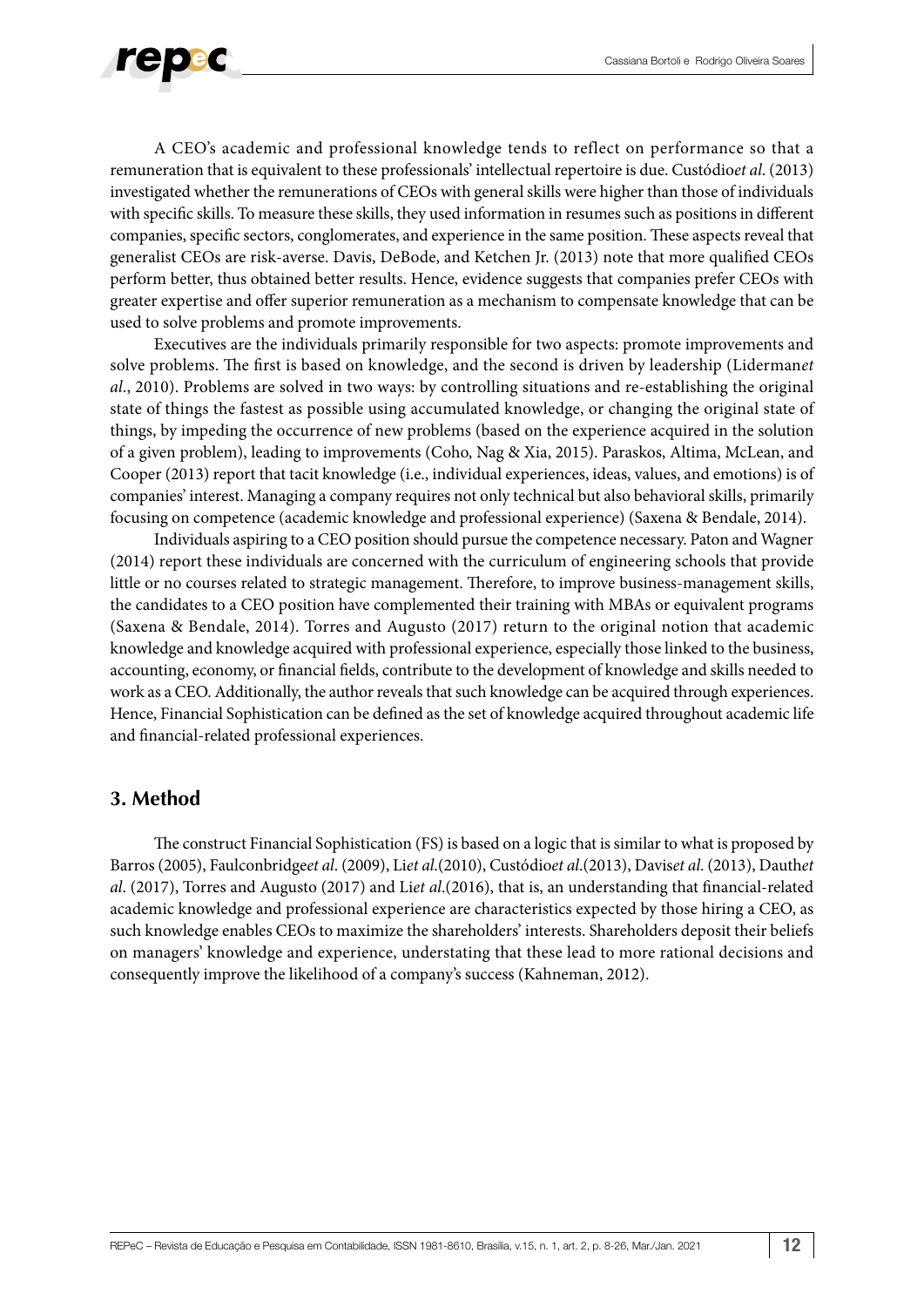

In this sense, it seems appropriate to consider that expertise acquired both in the academic and professional milieus leads to three indexes: i) Academic Financial Sophistication Index (AFSI); ii) Professional Financial Sophistication Index (PFSI), andiii)Financial Sophistication Index (ISF). The latter comprises academic and professional expertise together. The motivation to consider the academic the professional dimensions separately is that there are situations in which both indexes, AFSI and PFSI, contradict each other, so that if there are analyzed together, they may totally or partially cancel the construct. Indexes are scored between "0" and "1", and the points are distributed according to the level of importance of each item, measured through Principal Components Analysis (PCA). PCA was chosen to measure the Financial Sophistication Indexed scored between "0" and "1", given the level of importance of this item in the factor. SPSS was used.

Based on previous studies, expertise items were identified and used in the composition of the following indexes: International and Financial Academic Training dimension; and dimension Professional Experience in the Sector, in the Financial Sector, as CFO, as CEO, International Experience, and Top-Level Position in Another Company. This information can be collected from secondary sources such as the CEO's resume available in Reference Forms (items 12.6 and 12.8), resumes available at IAN – Annual Information (the previous report was published up to 2008, replaced in 2010 by Reference Form), the company's website, LinkedIn, Lattes Platform, and from the news or magazines that published interviews related to a given CEO. Table 1 presents information to understand better how the indexes were developed.

#### Table 1 **Financial Sophistication Index**

| <b>Dimension</b> | Variable                                 | <b>Item Measurement</b>                                                                                                                                 | Sign      |  |  |  |  |
|------------------|------------------------------------------|---------------------------------------------------------------------------------------------------------------------------------------------------------|-----------|--|--|--|--|
|                  | <b>International Training</b>            | Academic training (undergraduate and/or postgraduate<br>studies) in international universities                                                          | $\ddot{}$ |  |  |  |  |
| Academic         | <b>Financial Training</b>                | Academic training (undergraduate and/or postgraduate<br>studies) in the field of finances (Business Administration,<br>Accounting, Economy of Finances) | $\ddot{}$ |  |  |  |  |
|                  | Experience in the Sector                 | Professional experience (in years) in the same sector as the<br>company in which current works.                                                         |           |  |  |  |  |
|                  | Experience in the Financial<br>Sector    | Professional experience in companies in the financial sector.                                                                                           | $\ddot{}$ |  |  |  |  |
| Professional     | Experience as CFO                        | Professional experience as CFO.                                                                                                                         | $\ddot{}$ |  |  |  |  |
|                  | Experience as CEO                        | Experience (in years) as CEO in the current company.                                                                                                    | $\ddot{}$ |  |  |  |  |
|                  | International Experience                 | Professional experience in international companies.                                                                                                     | $^{+}$    |  |  |  |  |
|                  | Top-level position in<br>another company | Top-level position in another company simultaneously to the<br>CEO position.                                                                            | $^{+}$    |  |  |  |  |

Source: Developed by the authors.

Table 1 presents the ISF, composed of the academic dimension (2 items) and professional dimension (6 items). Only the expertise that corresponds to the academic and professional dimensions is needed to compose the AFSI and PFSI, respectively. Additionally, the column "Item Measurement" presents the description of information collected, while items "Experience in the Sector" and "Experience as CEO" are continuous variables and the remaining are dichotomous variables, in which 1, if the characteristic is present and 0, otherwise.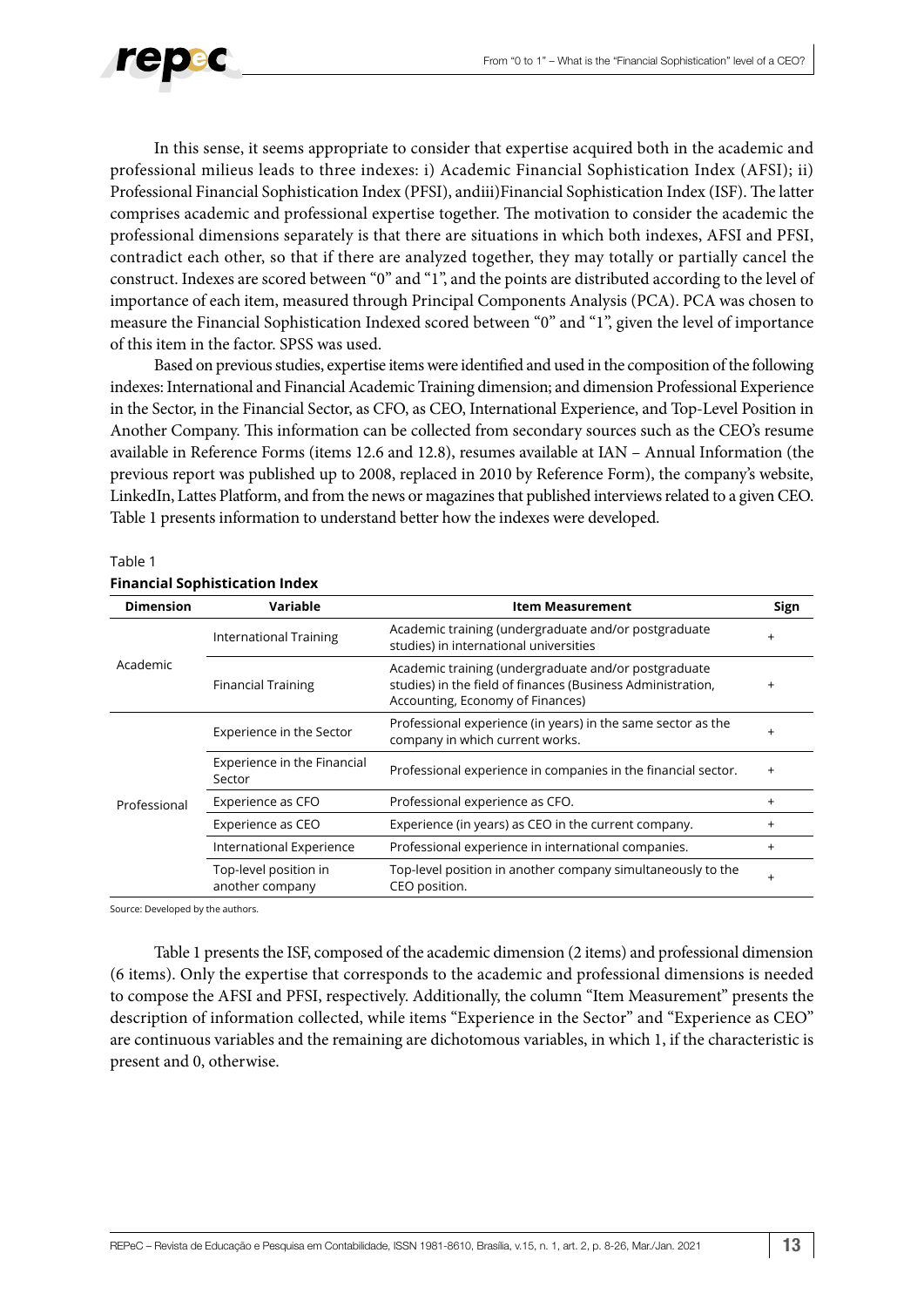## **4. Metrics Proposed**

A CEO's Financial Sophistication is composed of expertise acquired both in the academic and professional spheres and contributes to a business' management. Based on the eight items reported in the literature, data were collected and organized on an electronic spreadsheet (considering how each of the characteristics of the academic and professional dimensions described in Table 1 is measured). Later, the descriptions (answers) were coded as dichotomic variables (0 and 1), keeping only the items "Experience in the Sector" and "Experience as CEO" as continuous variables. Principal Components Analysis (PCA) was considered suitable to construct the ISF so that the distribution of scores would be coherent with each of the items considered to compose the index.

The following methodological procedures were adopted according to the sequence below (Field, 2009):

- a. Pearson's Correlation Matrix Factor analysis assumes a correlation between items; however, these should not be perfectly correlated. Lack of correlation of an item with the remaining may result in its exclusion, while the need for such exclusion can be confirmed with the following two tests.
- b. Kaiser-Meyer-Olkin (KMO) and Bartlett– These tests are necessary to validate factor analysis. KMO ranges from 0 and 1, indicating that correlation patterns are relatively compact when values are relatively close to 1. Additionally, Kaiser established criteria to measure confidence on the factors; values above 0.7 are desirable. If any problems are identified in these two tests, one item will probably be deleted, which can be identified with greater precision in the Anti-Image Correlation Matrix.
- c. Anti-Image Correlation Matrix This test presents the individual KMO of items in the matrix diagonal; values above 0.7 are desirable. Hence, if relatively low values are found, the item needs to be eliminated, considering the lowest KMO. The tests and analysis previously performed are successfully repeated until acceptable parameters are obtained to grouping the factors (as recommended by Kaiser-Meyer-Olkin and Bartlett).

A database of 179 [B]<sup>3</sup> listed companies from 2011 to 2015 was used (convenience sampling), which correspond to 326 different CEOs and 810 observations. Data were collected according to the recommendations in methodology. Note that when the initial tests (items "a", "b"and"c" above) showed the need to exclude item "Top-level position in another company".

According to the theoretical framework, Financial Sophistication was considered according to the items grouped in the academic and professional dimensions. Hence, eigenvalues, verified according to criteria established by Kaiser (Field, 2009), establish the factors that provide greater explained variance capacity, the number of initial components, and total variance, as shown in Table 2.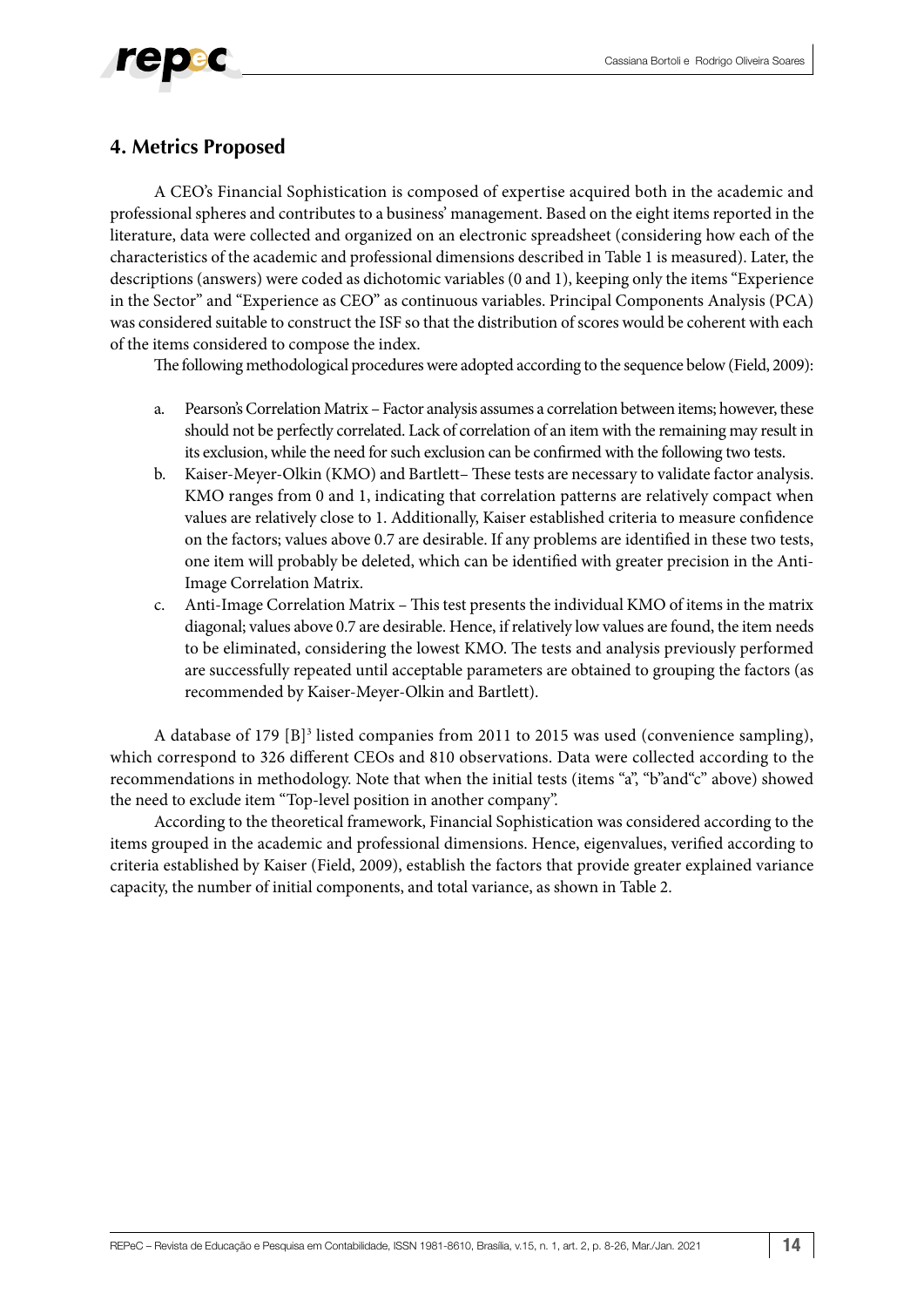| Component |       | Initial eigenvalues |                 |              | <b>Extraction Sums of Squared</b><br>Loadings |                 | <b>Rotation Sums of Squared</b><br><b>Loadings</b> |                  |                 |  |
|-----------|-------|---------------------|-----------------|--------------|-----------------------------------------------|-----------------|----------------------------------------------------|------------------|-----------------|--|
|           | Total | %<br>variance       | %<br>cumulative | <b>Total</b> | % de<br>variance                              | %<br>cumulative | <b>Total</b>                                       | % de<br>variance | %<br>cumulative |  |
|           | 2.050 | 29,282              | 29.282          | 2.050        | 29,282                                        | 29.282          | 1,583                                              | 22.614           | 22.614          |  |
| 2         | 1.084 | 15,482              | 44.764          | 1.084        | 15,482                                        | 44,764          | 1,551                                              | 22,150           | 44,764          |  |
| 3         | ,997  | 14.241              | 59,005          |              |                                               |                 |                                                    |                  |                 |  |
| 4         | ,869  | 12,419              | 71,424          |              |                                               |                 |                                                    |                  |                 |  |
| 5         | ,791  | 11,301              | 82,725          |              |                                               |                 |                                                    |                  |                 |  |
| 6         | ,712  | 10,170              | 92,895          |              |                                               |                 |                                                    |                  |                 |  |
| 7         | ,497  | 7.105               | 100,000         |              |                                               |                 |                                                    |                  |                 |  |
|           |       |                     |                 |              |                                               |                 |                                                    |                  |                 |  |

### Table 2 **Total variance explained**

Source: developed by authors.

Table 2 presents the initial eigenvalues after extraction and lastly after rotation. The columns corresponding to the initial eigenvalues always present the same number of items and factors, forming one factor for each item and detecting correlations between the items to extract factors with higher loadings of explained variance to eliminate part of the variance with smaller explanatory potential. Thus, the first factors (components) of the initial eigenvalues and the extraction of factors present a higher percentage of explained variance. Decreasing order of explained variance can be verified when the components and corresponding explained variance is analyzed (component 1 represents 29.282% of the explained variance in the initial eigenvalues and after extraction. Component 2, in turn, presents the second-highest percentage of explained variance in these two stages, and so on successively for the remaining components).

The extraction of the factors is based on the eigenvalue that should be higher than 1 (the eigenvalues of each value are exhibited in the column called "Total"). Therefore, the initial eigenvalues indicate two factors (eigenvalue of 2.050 corresponding to the first factor, and eigenvalue of 1.084 corresponding to the second factor), which have an accumulated variance of 44.764%. The remaining factors were extracted so that only these two factors remained, which are presented in "extraction sums of squared loadings" and, finally, "rotation sums of squared loadings" would present the new values corresponding to the two factors.

The items need to be weakly, moderately, or strongly correlated for the two factors to be identified (Field, 2009). According to the set of correlations formed by the items, the variance of each item's data is constituted of unique variance and variance shared with the remaining items. The shared variance of each of the items, also called commonalities, is presented in Table 3.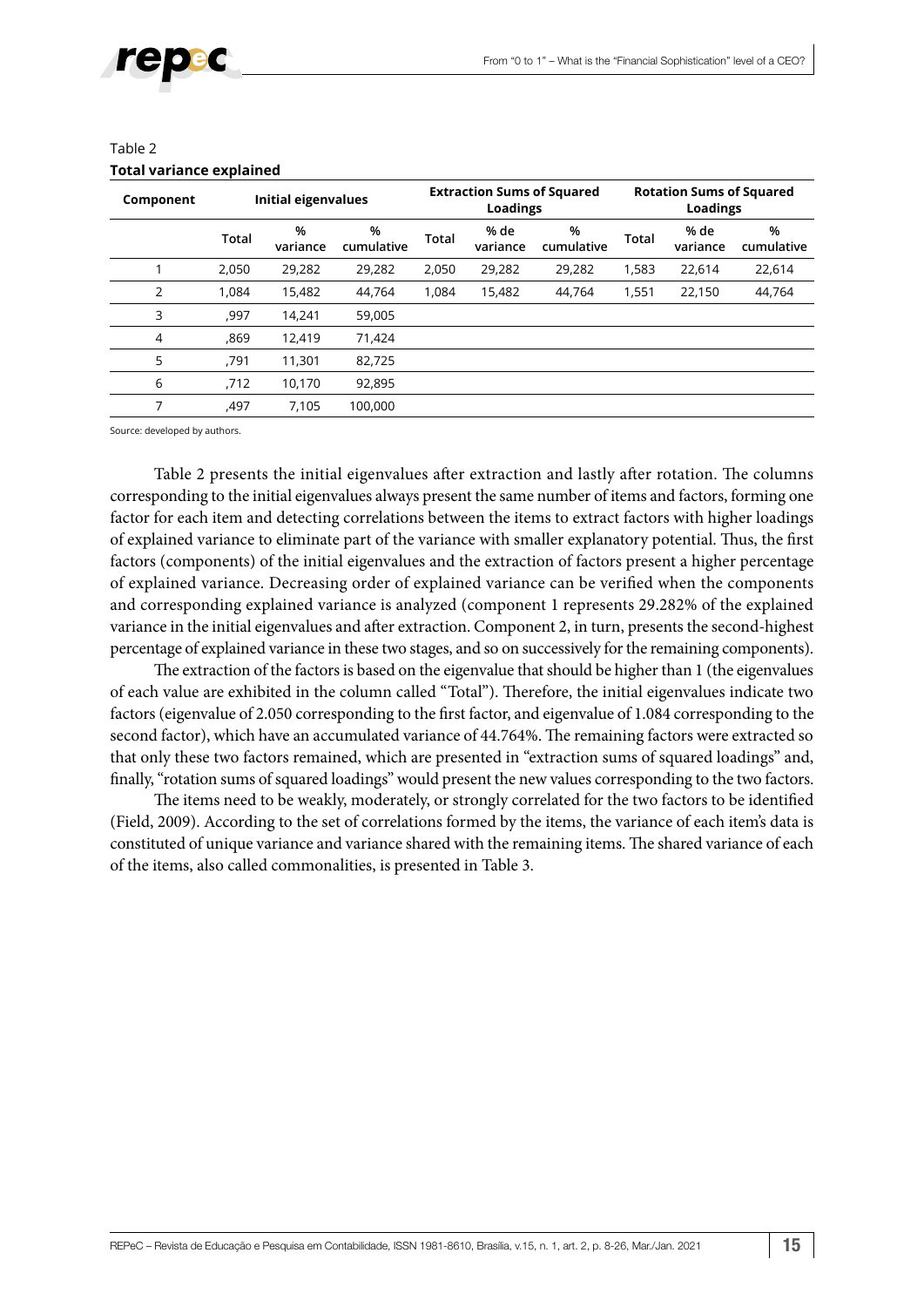

#### Table 3 **Commonalities**

| Items       | <b>Initial</b> | <b>Extraction</b> |
|-------------|----------------|-------------------|
| FI          | 1,000          | ,483              |
| FF          | 1,000          | ,427              |
| ER          | 1,000          | ,608              |
| <b>ESF</b>  | 1,000          | ,271              |
| <b>EDF</b>  | 1,000          | ,493              |
| <b>ECEO</b> | 1,000          | ,513              |
| EI          | 1,000          | ,339              |

Legend: IT– International Training; FT– Financial Training; ES – Experience in the Sector; EFS–Experience in the Financial Sector; ECFO– Experience as CFO; ECEO – Experience as CEO; andIE– International Experience.

Source: developed by the authors.

Table 3 presents the values of the variances: unique ("Initial" column) and shared ("Extraction" column). The values presented in the "Initial" column represent each item's unique variance, since, as shown in the "Initial eigenvalues" column of Table 2, principal component analysis is based on the creation of one item per factor; hence, seven factors for seven items. Therefore, item variance is not shared; so that, we have value "1" for unique variance, also called error or random variance to communality. The value presented in column "Extraction" represents shared variance, that is, commonalities, considering that seven items remained for the two factors after extraction and rotation of factors, showing that some items shared the factor's explained variance. Table 2 also shows that it is possible to interpret the cumulative explained variance better, so that it is possible to verify that 44.764% of the variance of the items that belong to factors "1" and "2" is shared, so there are enough correlations to place them in groups called factors.

After grouping the items into two factors and obtaining the percentage of the factors' individual explained variance: factor "1" (22.614%) and factor "2" (22.150%) and cumulative variance of 44.764%, as presented in Table 2, the percentages of explained variance were re-dimensioned to 100%. This procedure enables maximizing data interpretation regarding each factor and later regarding each of the items to differentiate the importance assigned to each of the factors and then construct the Financial Sophistication Index (ISF). Based on this reasoning, it is enough to weigh the explained variance of each factor by the cumulative rotated variance to find the percentage that is consistent with each factor. Equation 1 presents the calculation of the factors.

$$
\% Factor = \frac{ExplainedVarianceFactor}{CumulativeRotatedVariance} \tag{1}
$$

The results from equation "4" show that factor "1" represents 50.52% of the index and factor "2" represents the complementary part, i.e., 49,48%. Once each factor's value is identified, it is necessary to distribute this percentage according to the items that compose it. Hence, it is possible to identify the percentage that is consistent with each item. Based on this, the rotated component matrix, Table 4, presents the items that belong to the factors, the items loadings, and scales the order of importance assigned to the items within the factors.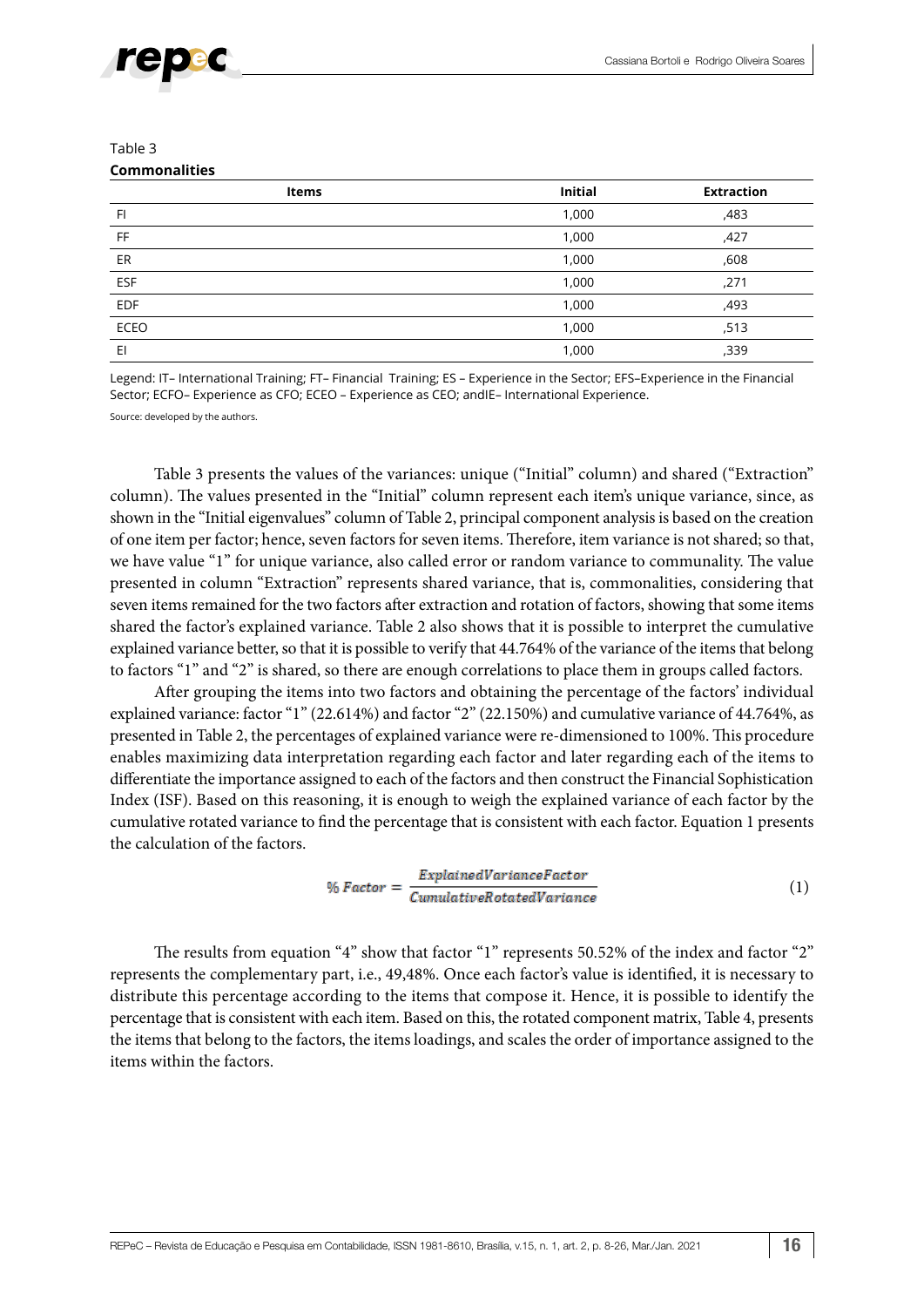Table 4

#### **Rotated component matrix**

| Components     |          |          |
|----------------|----------|----------|
| F <sub>1</sub> | ,695     |          |
| <b>FF</b>      | $-675$   |          |
| ER             | ,516     |          |
| ESF            | $-0.512$ | $-0.501$ |
| <b>EDF</b>     |          | ,701     |
| <b>ECEO</b>    |          | ,566     |
| EI             |          | ,513     |

Legend: IT–International Training: academic training (undergraduate and/or postgraduate studies) in international universities; FT–Financial Training: academic training (undergraduate and/or postgraduate studies) in the field of finances (Business Administration, Accounting, Economy of Finances); ES – Experience in the Sector: professional experience (in years) in the same sector as the company in which current works; EFS–Experience in the Financial Sector: professional experience in companies in the financial sector; ECFO–Experience as CFO: Experience as CFO; ECEO –Experience as CEO: Experience (in years) as CEO in the current company;andIE–International Experience: professional experience in international companies.

Source: developed by the authors.

The Varimax rotation orthogonal method was used for the rotated component matrix to maximize the dispersion of loadings within the factors and loads a small number of items in each factor. Table 4 presents the items' loadings according to each factor; the closer to "1", the more consistent the item within the factor. Note that all the items present loadings higher than 0.4,consistent and coherent with the recommended factor structure (Field, 2009). Comparison of the components that composed the two factors and the components that composed the two theoretical dimensions, as shown in Table 3, shows that the structure of factor "1" is close to the academic dimension, and the structure of factor "2" is coherent with the professional dimension.

The academic dimension is composed of the following items: "International Training" and "Financial Training", as shown in Table 1. The components that formed factor 1, according to Table 4, are "International Training", "Financial Training", "Experience in the Sector"and "Experience in the Financial Sector". The component "Experience in the Financial Sector" does not belong to the academic dimension, neither does "Experience in the Sector", but are correlated to the factor's remaining components, so they were grouped. However, the component "Experience in the Financial Sector" presented loadings directed to this item in both factors (factor 1: -0.512 andfactor 2: -0.501),which are considered low (Table 4). Hence, the logic according to the literature, and used in the construct "Financial Sophistication", the item "Experience in the Financial Sector" was eliminated from factor 1 and only kept in factor 2. Thus, factor 1 represents the index's more academic portion, composed of the items International Training" and "Financial Training", and "Experience in the Sector".

The professional dimension is composed of items: "Experience in the Sector", "Experience in the Financial Sector", "Experience as CFO", "Experience as CEO", and "International Experience", as shown in Table 1 and confirmed by KMO. The components of factor 2, according to Table 4, are: "Experience in the Financial Sector", "Experience as CFO", "Experience as CEO", and "International Experience". Note that this dimension lost only one item, which shows the more professional portion of the index.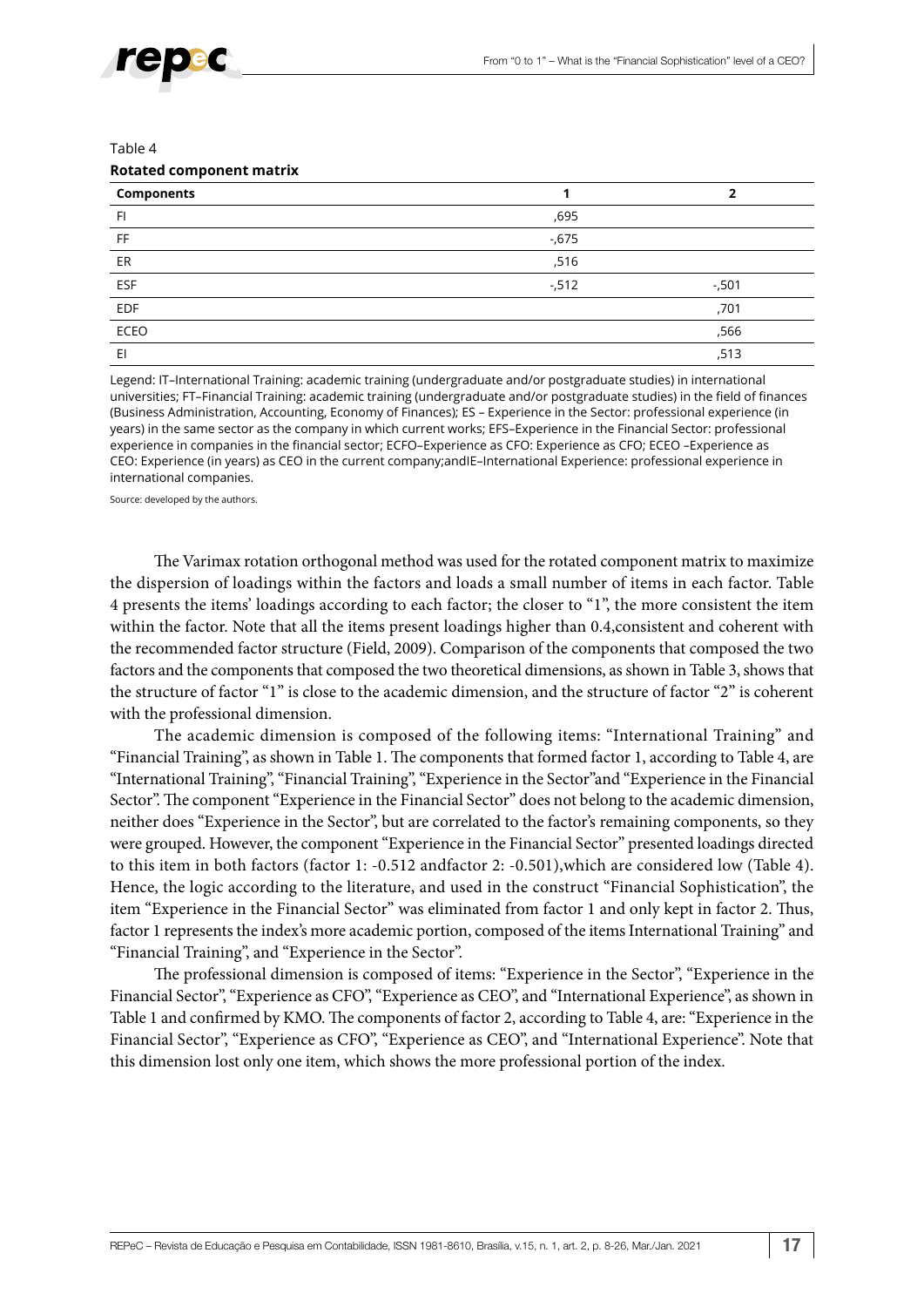

The signs of the loadings of components in the factors result from the structure of existing correlations, with no implication in the importance assigned to the item concerning the dimension. Therefore, after distributing the components to each factor, obtaining their respective loadings (according to Table 4), and considering the results from equation 1, it was possible to calculate the components' percentage for the Financial Sophistication Index. Based on this line of reasoning, it is enough to weigh the item loading by the sum of the loadings of all the items that compose the factor (disregarding the value of the loading sign) and multiplying it by the percentage of the index that corresponds to the factor (result from equation 4). This calculation is repeated for all the items in the factor. Hence, the sum of the items' values resulting from this calculation should be equivalent to the percentage assigned to the corresponding factor. Equation 2 presents the calculation of the items.

$$
\% \, Item = \left(\frac{Itemloading}{\sum of the items' loadings corresponding to the factor}\right) * \% Factor \tag{2}
$$

Equations "1" and "2" enabled to assign weights to the items. Thus, Table 5 presents the percentages of the factors and items concerning the Financial Sophistication Index.

#### Table 5 **Importance of the dimensions and items for the ISF**

|                                | <b>Dimension</b> | Weight | <b>Items</b> | Peso   |
|--------------------------------|------------------|--------|--------------|--------|
|                                |                  |        | FI           | 18,62% |
|                                | Academic         | 50,52% | FF           | 18,07% |
|                                |                  |        | ER           | 13,83% |
| Financial Sophistication Index |                  |        | ESF          | 10,87% |
|                                | Professional     |        | <b>EDF</b>   | 15,21% |
|                                |                  | 49,48% | <b>ECEO</b>  | 12,27% |
|                                |                  |        | EI           | 11,13% |

Legend: ISF – Financial Sophistication Index; IT –International Training: academic training (undergraduate and/or postgraduate studies) in international universities; FT – Financial Training: academic training (undergraduate and/or postgraduate studies) in the field of finances (Business Administration, Accounting, Economy of Finances); ES – Experience in the Sector: professional experience (in years) in the same sector as the company in which current works; EFS – Experience in the Financial Sector: professional experience in companies in the financial sector; ECFO – Experience as CFO: professional experience as CFO; ECEO – Experience as CEO: Experience (in years) as CEO in the current company; and IE – International Experience: professional experience in international companies.

Source: developed by the authors.

The results presented in Table 5 show that the percentages that correspond to the factors remained relatively close. Therefore, what makes the weights of the items different is the number of items corresponding to each factor and the items' loadings, as shown in Table 4. Note that the academic dimension represents 50.52%,andthe professionaldimension corresponds to 49.48% of the Financial Sophistication Index.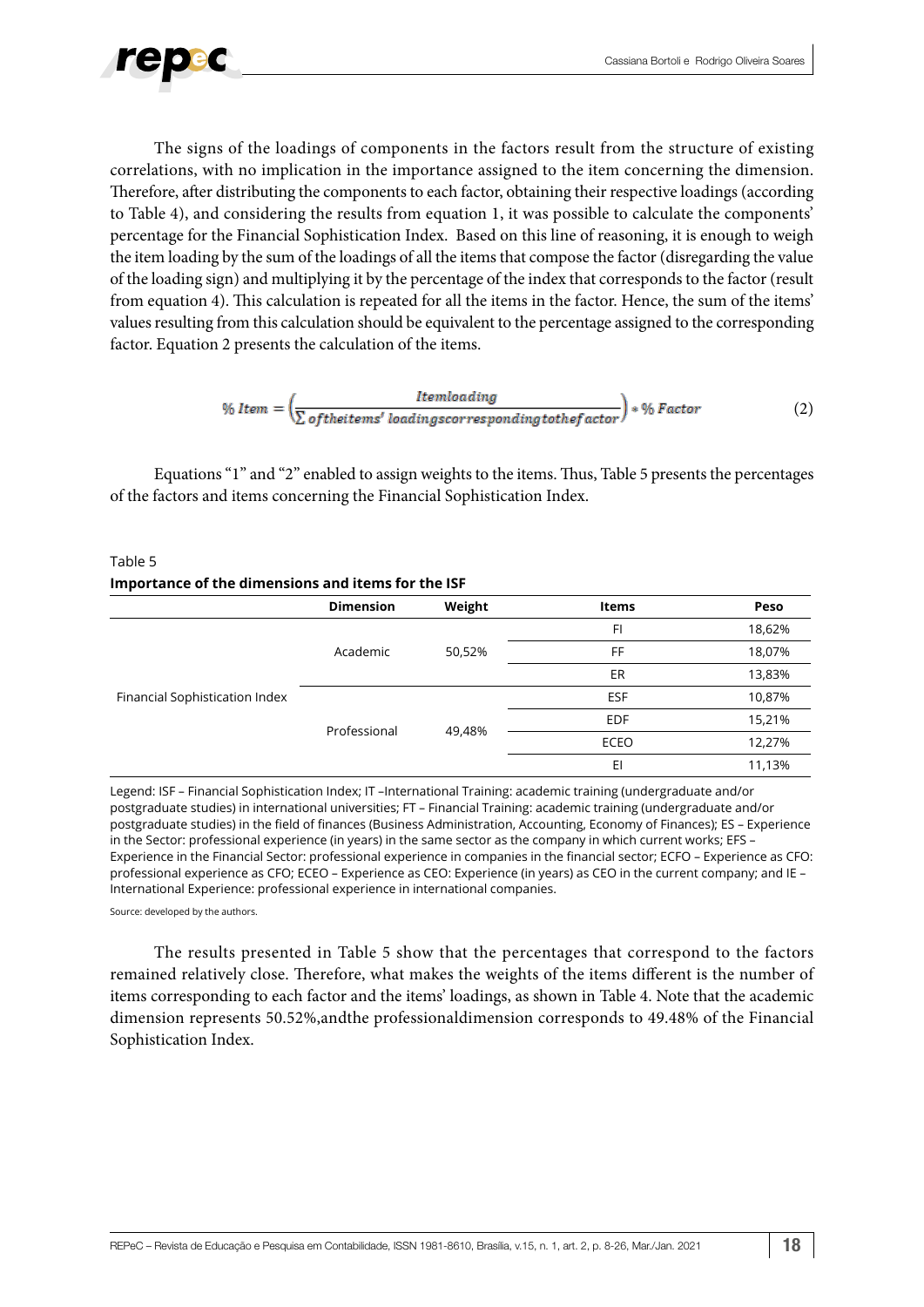

Regarding the percentage of the index assigned to the items "Experience in the Sector" and "Experience as CEO", a differentiated treatment was necessary because these are continuous variables. Thus, the percentage of the items was distributed differently between the observations to respect the use of continuous variables and intensify the probability of its use. Experience in years (decades) was used as the parameter, as presented in Table 6.

| <b>Experience in the Sector</b> |                     |     |     |     |                           |                                |        |                          |        |               |        |              |                       |                                     |
|---------------------------------|---------------------|-----|-----|-----|---------------------------|--------------------------------|--------|--------------------------|--------|---------------|--------|--------------|-----------------------|-------------------------------------|
|                                 | <b>Observations</b> |     |     |     |                           |                                |        | % of observations        |        |               |        |              |                       | %                                   |
| <b>Decades</b>                  |                     |     |     |     |                           | 2011 2012 2013 2014 2015 Total | 2011   | 2012                     | 2013   | 2014          | 2015   | Total        | Explained<br>variance | Explained<br>variance<br>by decades |
| $\mathbf 0$                     | 3                   | 1   | 4   | 5   | 4                         | 17                             | 2,04%  | 0,63%                    | 2,42%  | 2,96%         | 2,34%  | 2,10%        |                       | 0.00%                               |
| $1 - 10$                        | 30                  | 31  | 28  | 32  | 38                        | 159                            | 20.41% | 19,62%                   | 16,97% | 18,93%        | 22,22% | 19.63%       | 13,83%                | 2,77%                               |
| $11 - 20$                       | 39                  | 40  | 43  | 43  | 37                        | 202                            | 26,53% | 25,32%                   |        | 26,06% 25,44% | 21.64% | 24.94%       |                       | 5,53%                               |
| $21 - 30$                       | 30                  | 35  | 44  | 41  | 41                        | 191                            | 20.41% | 22.15%                   |        | 26,67% 24,26% | 23.98% | 23,58%       |                       | 8,30%                               |
| $31 - 40$                       | 30                  | 37  | 34  | 33  | 35                        | 169                            | 20.41% | 23,42%                   |        | 20,61% 19,53% | 20,47% | 20.86%       |                       | 11,06%                              |
| $41$ ou +                       | 15                  | 14  | 12  | 15  | 16                        | 72                             | 10.20% | 8.86%                    | 7,27%  | 8,88%         | 9,36%  | 8,89%        |                       | 13,83%                              |
| Total                           | 147                 | 158 | 165 | 169 | 171                       | 810                            | 100%   | 100%                     | 100%   | 100%          | 100%   | 100%         |                       |                                     |
|                                 |                     |     |     |     |                           |                                |        | <b>Experience as CEO</b> |        |               |        |              |                       |                                     |
|                                 | <b>Observations</b> |     |     |     |                           |                                |        | % of observations        |        |               |        |              | %                     | %                                   |
| <b>Decades</b>                  | 2011                |     |     |     | 2012 2013 2014 2015 Total |                                | 2011   | 2012                     | 2013   | 2014          | 2015   | <b>Total</b> | Explained<br>variance | Explained<br>variance<br>by decades |
| $\Omega$                        | 9                   | 13  | 22  | 16  | 21                        | 81                             | 6,12%  | 8,23%                    | 13,33% | 9,47%         | 12,28% | 10,00%       |                       | 0,00%                               |
| $1 - 10$                        | 97                  | 108 | 106 | 116 | 119                       | 546                            | 65,99% | 68,35%                   | 64,24% | 68,64%        | 69,59% | 67.41%       | 12,27%                | 4,09%                               |
| $11 - 20$                       | 20                  | 21  | 24  | 26  | 22                        | 113                            | 13.61% | 13.29%                   | 14,55% | 15.38%        | 12,87% | 13.95%       |                       | 8,18%                               |
| $21$ ou +                       | 21                  | 16  | 13  | 11  | 9                         | 70                             | 14,29% | 10,13%                   | 7,88%  | 6,51%         | 5,26%  | 8,64%        |                       | 12,27%                              |
| Total                           | 147                 | 158 | 165 | 169 | 171                       | 810                            | 100%   | 100%                     | 100%   | 100%          | 100%   | 100%         |                       |                                     |

### Table 6 **Parameterization of the items "ES" and "ECEO" for ISF**

Legend: ES – Experience in the Sector: professional experience (in years) in the same sector as the company in which current works; ECEO –Experience as CEO: Experience (in years) as CEO in the current company; and Financial Sophisticated Index. Table 6 shows that the item "Experience in the Sector" represents 13.83% of the Financial Sophistication Index. Thus, the parameterization of this item redistributed the percentage considering 5 segments. Item "Experience as CEO" represents 12.27% of the Financial Sophistication Index, considering 4 segments of decades. Equation "3" presents the calculation of the Financial Sophistication Index.

Source: developed by the authors.

$$
ISF_{ijx} = \frac{\left[ (PFI * VFI_{ijx}) + (PFF * VFF_{ijx}) + (PEDF * VEDF_{ijx}) + (PESP * VESP_{ijx}) + (PEI * VEI_{ijx}) + ((\frac{PEE}{5D}) * DER_{ijx}) \right] + ((\frac{PECEO}{3D}) * DECEO_{ijx}) \right]}{100}
$$
(3)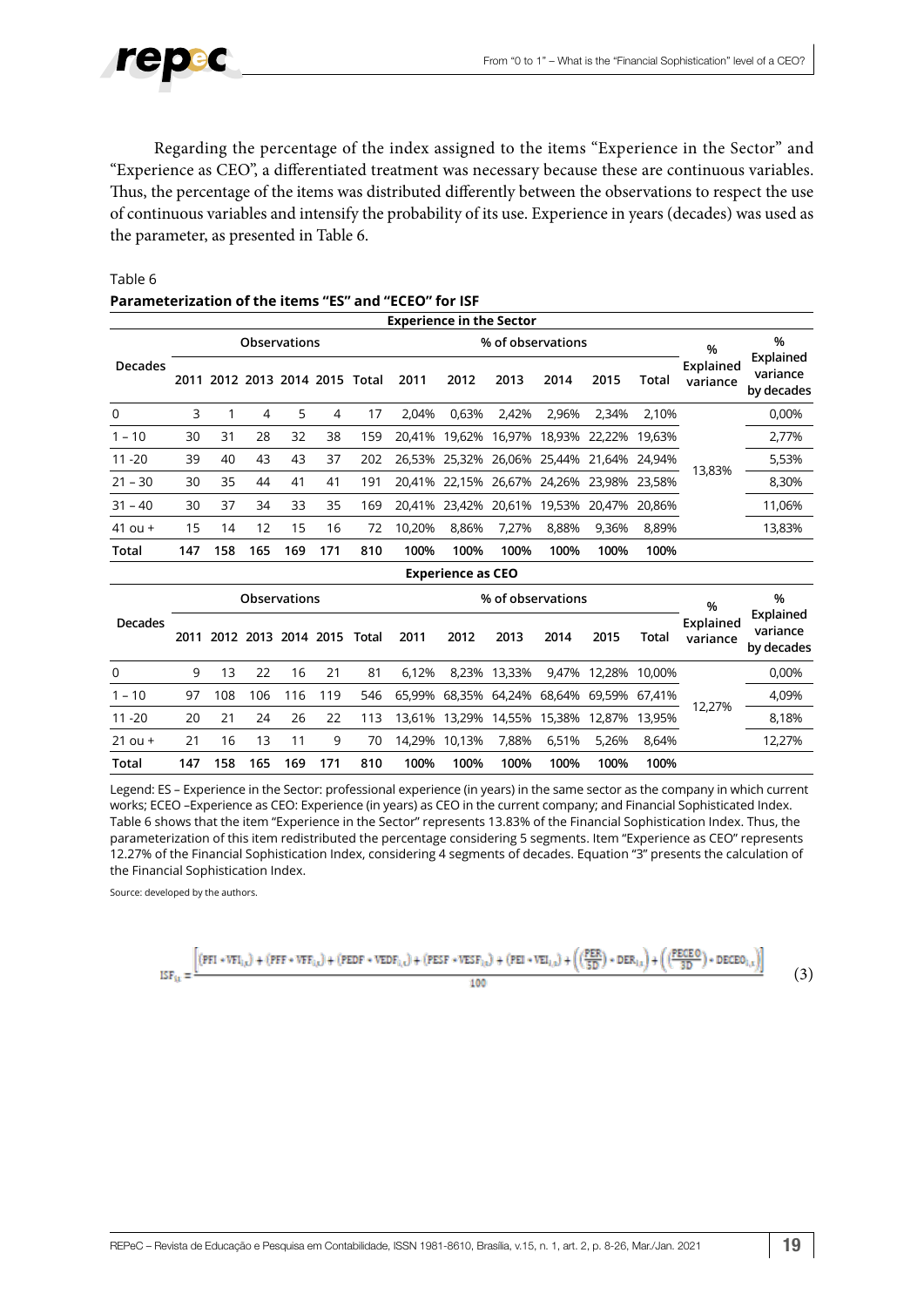### Where:

- **ISF**<sub>i.t</sub> Financial Sophistication of companyiin yeart;
- **PFI** weight International Training;
- **Value of International training of companyiin yeart;**
- **PFF** weight Financial Training;
- $VFF_{i,t}$  Value of Financial Training of companyiin yeart;
- PEDF weight Experience as CFO;
- **VEDF**<sub>it</sub> Value of Experience as CFO of company i in yeart;
- PESF- weight Experience in the Financial Sector;
- $VESE_{i,t}$  Value of Experience in the Financial Sector of company iin yeart;
- PEI weight International Experience;
- ${\pmb{\textit{VEL}}}_{i,t}$  Value International Experience<br>of company i in year t;
- PER weight Experience in the Sector;
- 5D<sub>5</sub> Decades;
- $\overline{DER}_{i.t}$  Decades of Experience in the Sectorof company i in year t;
- **PECEO** weight Experience as CEO;
- 3D<sub>3</sub> Decades;
- **DECEO**<sub>i,t</sub> Decades of Experience as CEO of company i in year t.

Equation "3" shows the division of the sum of items by 100 to transform the result in an index between "0" and "1". This way, the Financial Sophistication Indexwas obtained.

### **4.1 Statistics of the Academic Financial Sophistication Index**

TheAcademic Financial Sophistication Index is composed according to the factor 1 loadings (Table 4) and equation "2", considering 100% of the factor's percentage, so that the index presents values between "0" and "1". Regarding the percentage of the index assigned to the item "Experience in the Sector", the same criteria established in Table 6 should be considered. Equation "4" presents the calculation of the Academic Financial Sophistication Index:

$$
SSFA_{ix} = \frac{\left[ (PFI * VFI_{ix}) + (PFF * VFF_{ix}) + \left( \frac{PER}{SD} \right) * DER_{iz} \right] \left[ (4) \right]}{100}
$$

Where:

• Academic Financial Sophistication Index of company *i*in year*t*;

### **4.2 Statistics of the Professional Financial Sophistication Index**

The Professional Financial Sophistication Index is composed according to the factor 2 loadings (Table 4) and equation "2", considering 100% of the factor percentage, so that the index presents values between "0" and "1". Regarding the percentage of the index attributed to the item "Experience as CEO", the same criteria established in Table 6 should be considered. Equation "5" presents the calculation of the ProfessionalFinancial Sophistication Index: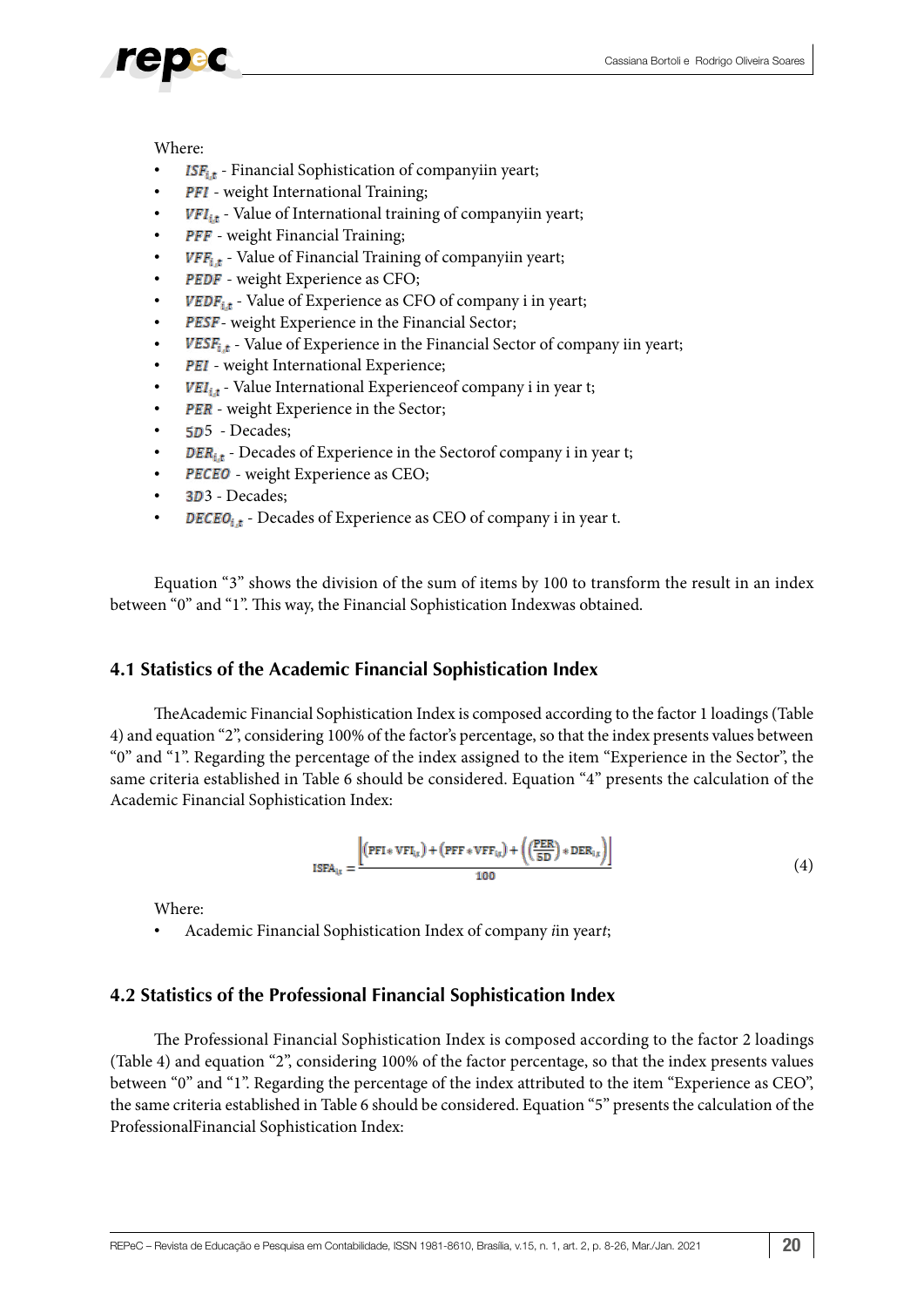

$$
ISFP_{1x} = \frac{\left[\left(PEST*VEST_{1x}\right) + \left(PEDF*VEDF_{1x}\right) + \left(\left(\frac{PECEO}{3D}\right)*DECEO_{1x}\right) + \left(PEI*VEI_{1x}\right)\right]}{100} \tag{5}
$$

Where:

• Professional Financial Sophistication Indexof company i in year t;

## **5. Anticipatingquestions to be investigated**

The scientific community in the fields of business administration, accounting, economy, finances, and psychology has increasingly addressed the effect of human capital on decision-making, and consequently, performance (Barzegar & Farjad, 2011; Godoy & D'Amelio, 2012; Grip & Sauermann, 2013; Batalla-Busquets & Martínez-Argüelles, 2014), especially human capital in terms of job positions, such as that of a CEO, who needs to make effective and rapid decisions (Barros, 2005; Faulconbridge*et al*., 2009; Davis *et al*., 2013; Dickel & Moura, 2016; Fran *et al*., 2016; Dauth*et al*., 2017; Gounopoulos & Pham, 2018a; Gounopoulos & Pham, 2018b; Curi & Lozano-Vivas, 2020; Duan et*al*., 2020). Therefore, advancements in the technological field do not replace individuals, as decision-making is a complex and essentially human process; it is a product of individuals' choices and assessments (Tronco, Lobler, Santos & Nishi, 2019). Additionally, a CEO should be able to interact with and influence other top-level directors for management strategies to work (Georgakakis, Heyden, Oehmichen & Ekanayake, 2019). Therefore, management knowledge and experience, especially concerning the areas and processes in business finances, can cause important changes in companies.

Academic knowledge and professional experience in the management field have been the focus of research. Curi and Lozano-Vivas (2020), for instance, analyzed how managerial skills affect risk-taking and also verified the extent to which the vulnerability of an intangible asset, such as managerial skills, is crucial during an economic crisis. Brazil experiences periods of economic turbulence accruing from internal problems, such as political instability, but, because it is an emergent country, crises in other industrialized countries, and mainly in developing with which it has important trade relations, reflect here as well.

This context raises many questions, which could be investigated considering the metric proposed of Financial Sophistication:

- After years of financial crises, both due to exogenous issues, which impact business activities, and endogenous issues concerning financial difficulties, are the replacement of CEOs marked by individuals with higher levels of Financial Sophistication?
- Is there a preference for market analysts recommending the purchase of shares of companies with more financially sophisticated CEOs during and after crises? Given an expectation that s/ he re-establish, or even, create an advantage compared to competitors in the sector?
- In timesof economic turbulence reflecting in the stock market, is it possible to perceive stability or even optimism in the stock prices of companies that have a CEO with greater Financial Sophistication?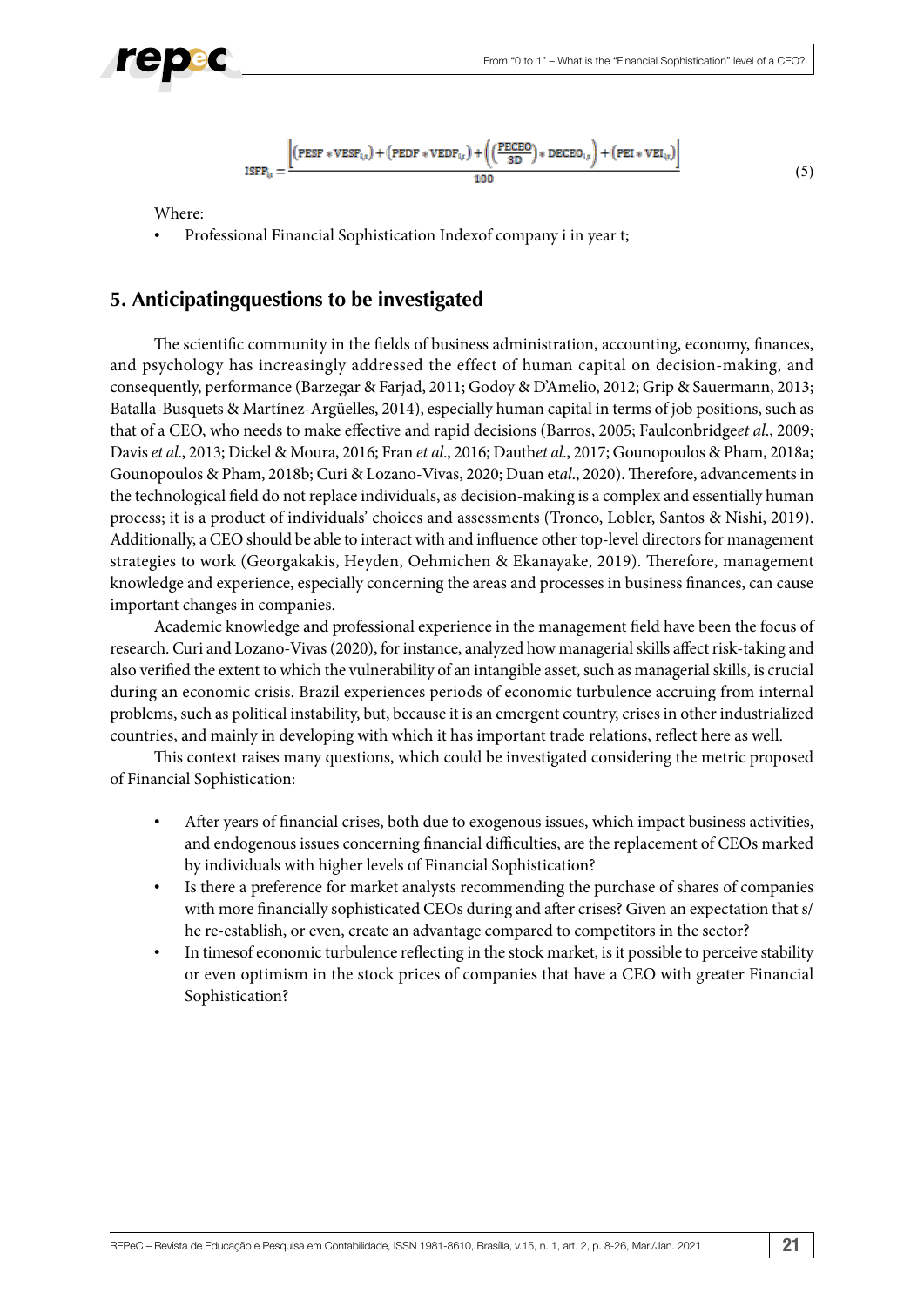

A CEO's management and international expertise originated from both the academic and professional spheres is also the object of recent studies. However, research is still incipient to use variables that involve CEOs' characteristics and consider them individually. Some examples involve decisions regarding IPO, preparation of the initial disclosing of financial statements, exposure to longevity/perpetuity expectations, and earnings manipulation (Gounopoulos & Pham, 2018a; Duan *et al*., 2020; Gounopoulos & Pham, 2018b; Kao & Chen, 2020; Jiang, Zhu & Huang, 2013). These issues are especially interesting to consider how they apply in emergent countries according to CEOs' freedom to make decisions, considering that corporate governance may be considerably weaker than in developed countries (Kao & Chen, 2020).

Approximately 36% of IPOs fail within five years (Gounopoulos & Pham, 2018a). Authors state that companies managed by expert CEOs are less likely to fail and are more likely to survive, while managerial skills have important implications on performance after an IPO. In turn, Duan et*al.*(2020) investigated the impact of international knowledge on the decision regarding the place where to launch an IPO. They found that CEOs with international experience are more likely to launch IPOs abroad. Additionally, they suggest that the option to launch stock on the market abroad occurs in countries with more advanced legal standards and for high technological segments. Custódio and Metzger (2014), however, reveal a tendency of more financially sophisticated CEOs (these authors consider experts in the financial field) to be hired by more mature companies, and that previous financial experience contributes to decisionmaking regarding financial policies (investment and financing). The studies seem to agree that a CEO with financial experience can mitigate information asymmetry when disclosing financial statements (Gounopoulos & Pham, 2018b), which is vital for companies seeking to enter and consolidate themselves in the capital market.

Kao and Chen (2020) report that the intention of launching an IPO is more likely to lead to earnings management, and consequently, decrease R&D expenses to raise profits immediately after the launch. In this sense, Jiang et*al*. (2013), draw attention to the possibility of CEOs with financial experience to have more condition to perform real earnings management (which affect cash flow, discretionary expenses, and production costs), which is more difficult to detect using accounting criteria, that is, accruals. However, the results show that CEOs with financial experience are consistent with the prudence concept and are consistent over time. Gounopoulos and Pham (2018b) also note that CEOs with financial expertise are less likely to manage earnings by accruals or real in the IPO year than those without such expertise. Therefore, they seem to understand the importance of disclosing financial statements and are aware of their role in reducing information asymmetry between companies and investors.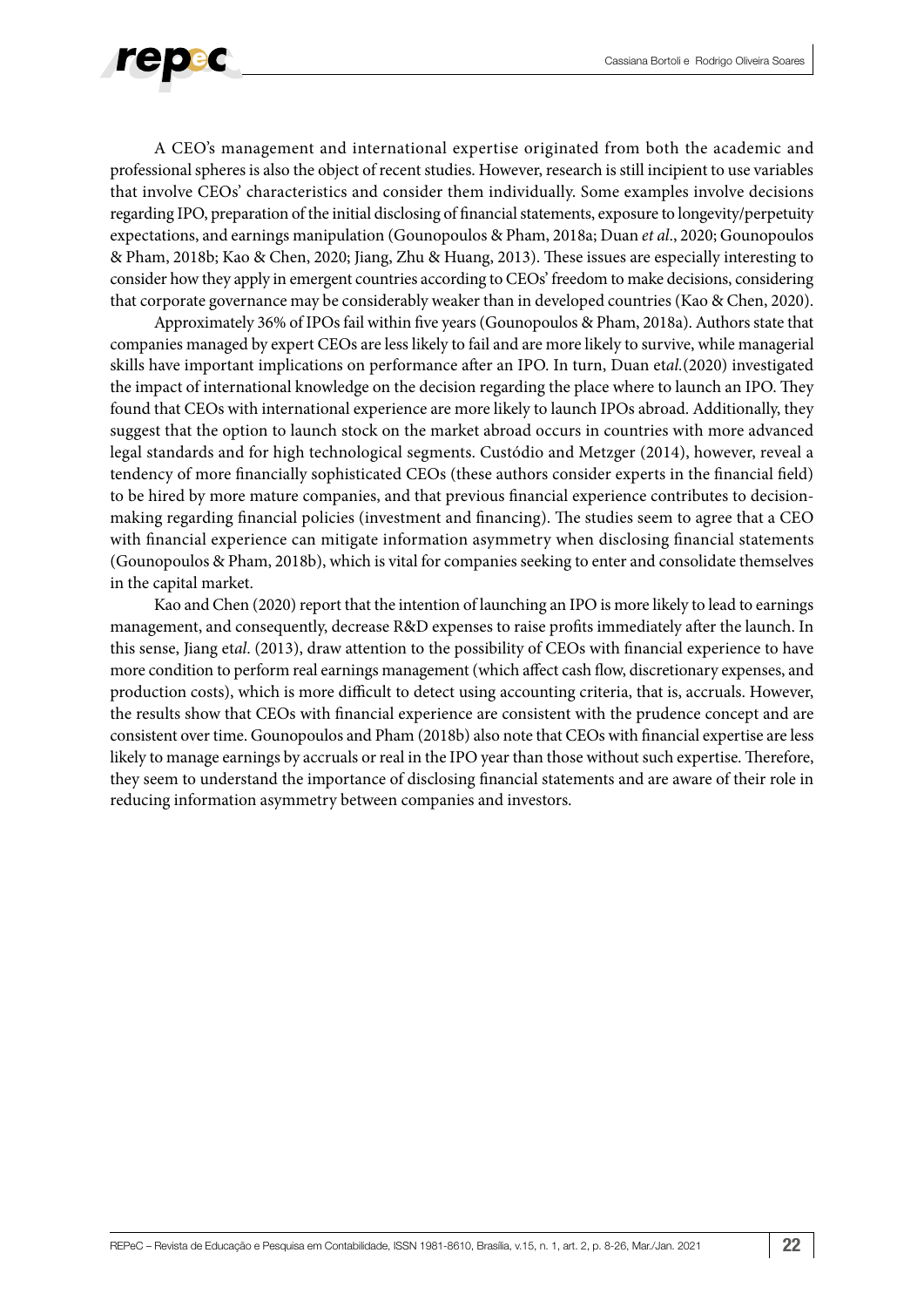

Many corporations in Brazil experience very early delisting. It is not very difficult to find studies in the fields of administration, accounting, and finance using restricted samples because they consider a slightly longer time series. The difficulty of companies to remain active is a gap that deserves greater attention from the scientific community, and the metric proposed here provides an opportunity to understand this context:

- Are companies that go public and are led by a highly Financially Sophisticated CEO more likely to succeed (active and in good financial shape)?
- Does a company, new to the stock market and managed by a Financially Sophisticated CEO, tend to have more investors interested when launching an IPO? And if so, are they able to raise the trading price? The reason would be that investors understand that the CEO's skills and abilities facilitate circumventing newcomers' difficulties and generate better results.
- Can a CEO's Financial Sophistication be a requirement to establish greater confidence in the "agent" and "principal" relationship, establishing legitimacy in the face of the market? The reason would be that the literature reports evidence of fewer earnings management and higher quality statements.

## **6. Final considerations**

This study contributes to the literature in finances because it theoretically grounds the construct "Financial Sophistication", proposing three metrics, and shares recent studies' propositions. Financial Sophistication comprises academic and professional expertise in the finances field, namely: International Training and Financial Training (academic dimension); and Experience in the Sector, Experience in the Financial Sector, Experience as CFO, International Experience, and simultaneously having a top-level position in another company (professional dimension). The three metrics consider the characteristics of academic training and professional experience in the financial field, both separately and in combination, considering potential differences in its empirical application in future studies. By valuing an even greater contribution, this study collaborates to advancement in business administration and accounting by sharing some propositions of recent studies. The continuity of studies in the topic, which may use these propositions, tends to provide greater support to "principals", considering that a CEO's Financial Sophistication tends to impact his/her decisions and reflect on the staff, possibly producing secondary impacts.

Strategic decisions, consequently, business results are influenced by their managers' observable and cognitive characteristics (Hambrick & Mason, 1984; Pereira, Theiss, Lunkes, Schnorrenberger, Gasparetto, 2016). Therefore, investors are interested in understanding how managers' profile affects decision-making and consequently their interest in maximizing wealth. There is much to be addressed in this aspect, considering that the Brazilian stock market is relatively new. The following makes apparent the extent to which operation in the stock market is incipient in Brazil: the first Brazilian stock exchange (Bolsa de Valores do Rio de Janeiro) was created in 1845 (and ended its operations in 1864); there was virtually no capital market from 1930 until practically, the 1960s (especially for long-term operations); while the Securities and Exchange Commission (CVM) was created in 1976 (Galvêas, 2008). From this perspective, it is even more contemporary to consider the personal characteristics of a company's manager to understand the decision-making process and its reflexes. Therefore, the application of this metric, "Financial Sophistication" in the Brazilian context, is an aspect that can be considered and tend to provide meaningful contributions, both to the literature and for shareholders and stakeholders to guide their decisions and maximize their interests.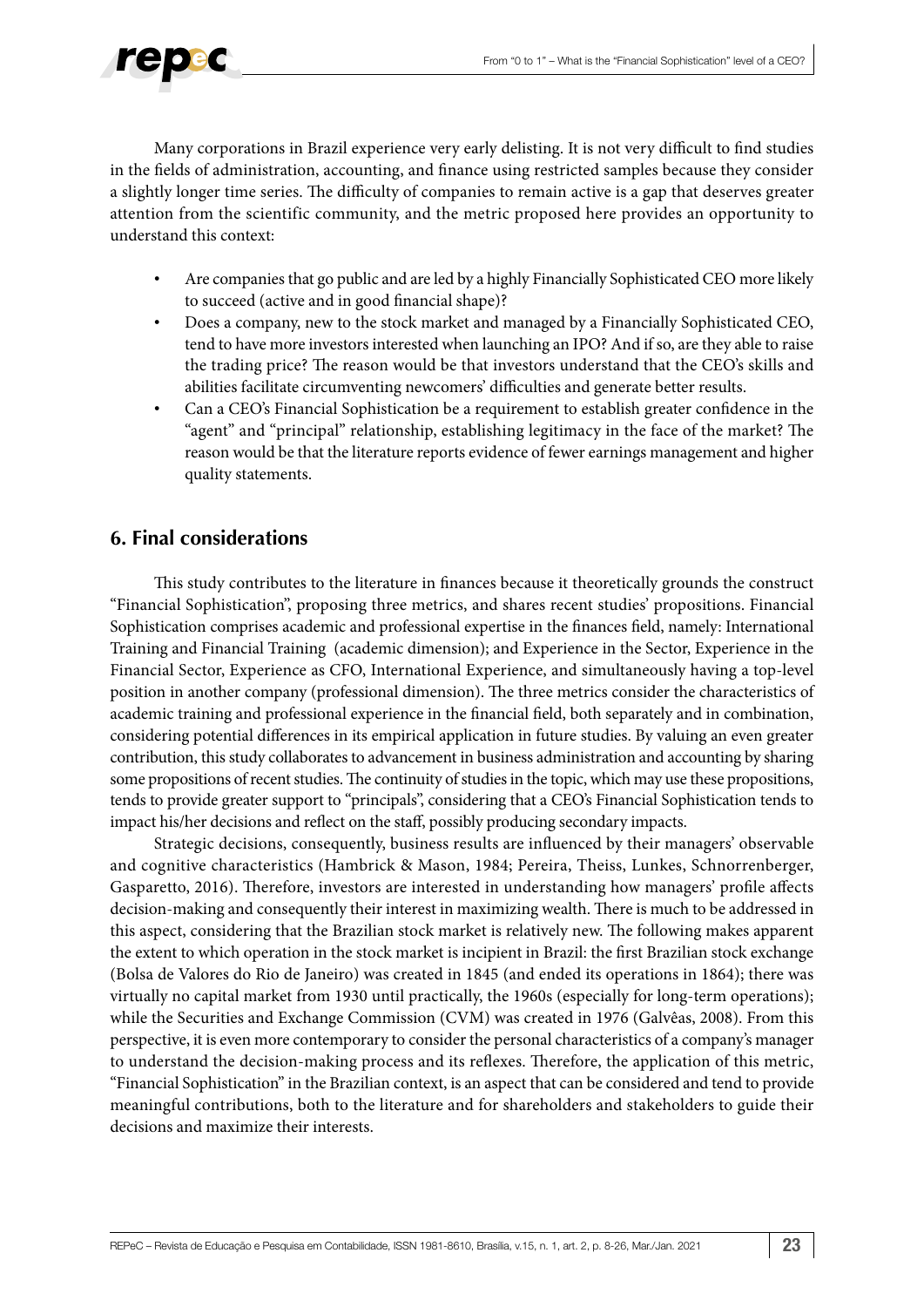

### **References**

- Aivazian, V. A.,Lai, T.-K.,&Rahaman, M. M. (2013). The market for CEOs: An empirical analysis. *Journal of Economics and Business*, 67, 24 – 54.<https://doi.org/10.1016/j.jeconbus.2013.02.001>
- Antia, M.,Pantzalis, C.,&Park, J. C. (2010). CEO decision horizon and firm performance: An empirical investigation. *Journal of Corporate Finance*, 16(3), 2010.[https://doi.org/10.1016/j.](https://doi.org/10.1016/j.jcorpfin.2010.01.005) [jcorpfin.2010.01.005](https://doi.org/10.1016/j.jcorpfin.2010.01.005)
- Barbosa Filho, F. D. H., Pessoa, S. D. A.,& Veloso, F. A. (2010). Evolução da Produtividade Total dos Fatores na Economia Brasileira com Ênfase no Capital Humano – 1992 – 2007. *Revista Brasileira de Economia*, 64(2), 91 – 113.<https://doi.org/10.1590/S0034-71402010000200002>
- Barros, L. A. B. D. C. (2005). *Decisões de financiamento e de investimento das empresas sob a ótica de gestores otimistas e excessivamente confiantes.* Tese (Doutorado em Administração) – Programa de Pós-Graduação em Administração, Faculdade de Economia, Administração e Contabilidade de São Paulo.
- Barzegar, N.,&Farjad, S. (2011). A study on the Impact of on the job training Courses on the Staff Performance (A Case Study). *Procedia – Social and Behavioral Sciences*, 29, 1942 – 1949[.https://](https://doi.org/10.1016/j.sbspro.2011.11.444) [doi.org/10.1016/j.sbspro.2011.11.444](https://doi.org/10.1016/j.sbspro.2011.11.444)
- Batalla-Busquets, J.,& Martínez-Argüelles, M. (2014). Determining factors in online training in companies. *The International Journal of Management Education,* 12(2), 68 – 79.[https://doi.org/10.1016/j.](https://doi.org/10.1016/j.ijme.2014.01.002) [ijme.2014.01.002](https://doi.org/10.1016/j.ijme.2014.01.002)
- Choo, A. S., Nag, R.,& Xia, Y. (2015). The role of executive problem solving in knowledge accumulation and manufacturing improvements. *Journal of Operations Management*, 36, 63 – 74[.https://doi.](https://doi.org/10.1016/j.jom.2015.03.001) [org/10.1016/j.jom.2015.03.001](https://doi.org/10.1016/j.jom.2015.03.001)
- Curi, C., & Lozano-Vivas, A. (2020). Managerialability as a tool for Prudential regulation. Journal of EconomicBehavior&Organization, 174(1), 87-107[.https://doi.org/10.1016/j.jebo.2020.03.023](https://doi.org/10.1016/j.jebo.2020.03.023)
- Custódio, C., Ferreira, M. A.,& Matos, P. (2013). Generalists versus specialists: Lifetime work experience and chief executive officer pay. *Journal of Financial Economics*, 108, 471 – 492.
- https://doi.org/10.1016/j.jfineco.2013.01.001
- Custódio, C., & Metzger, D. (2014). Financial expert CEOs: CEO' s work experience and firm's financial policies. *Journal of Financial Economics*, *114*(1), 125-154. [https://doi.org/10.1016/j.](https://doi.org/10.1016/j.jfineco.2014.06.002) [jfineco.2014.06.002](https://doi.org/10.1016/j.jfineco.2014.06.002)
- Dauth, T.,Pronobis, P.,& Schmid, S. (2017). Exploring the link between internationalization of top management and accounting quality: The CFO's international experience matters. *International Business Review*, 26(1), 71 – 88.<https://doi.org/10.1016/j.ibusrev.2016.05.007>
- Davis, S. A.,DeBode, J. D.,&Ketchen Jr., D. J. (2013). Dollars and sense: The implications of CEO compensation for organizational performance. *Business Hor*, 56(5), 537 – 542.[https://doi.](https://doi.org/10.1016/j.bushor.2013.05.008) [org/10.1016/j.bushor.2013.05.008](https://doi.org/10.1016/j.bushor.2013.05.008)
- Dickel, D.,& Moura, G. L. (2016). Organizational performance evaluation in intangible: a model based on knowledge management and innovation management. *RAI – Revista de Administração e Inovação*, 13(3), 211 – 220[.https://doi.org/10.1016/j.bushor.2013.05.008](https://doi.org/10.1016/j.bushor.2013.05.008)
- Dutta, D. K., Malhotra, S.,&Zhu, P-C. (2016). Internationalization process, impact of slack resources, and role of the CEO: The duality of structure and agency in evolution of cross-border acquisitions decisions. *Journal of World Business*, 51(2), 212 – 225[.https://doi.org/10.1016/j.jwb.2015.07.001](https://doi.org/10.1016/j.jwb.2015.07.001)
- Duan, T., Hou, W.,&and Ress, W. (2020). CEO internationalexperienceandforeignIPOs. EconomicModelling, 87(1), 461 – 170.<https://doi.org/10.1016/j.econmod.2019.11.033>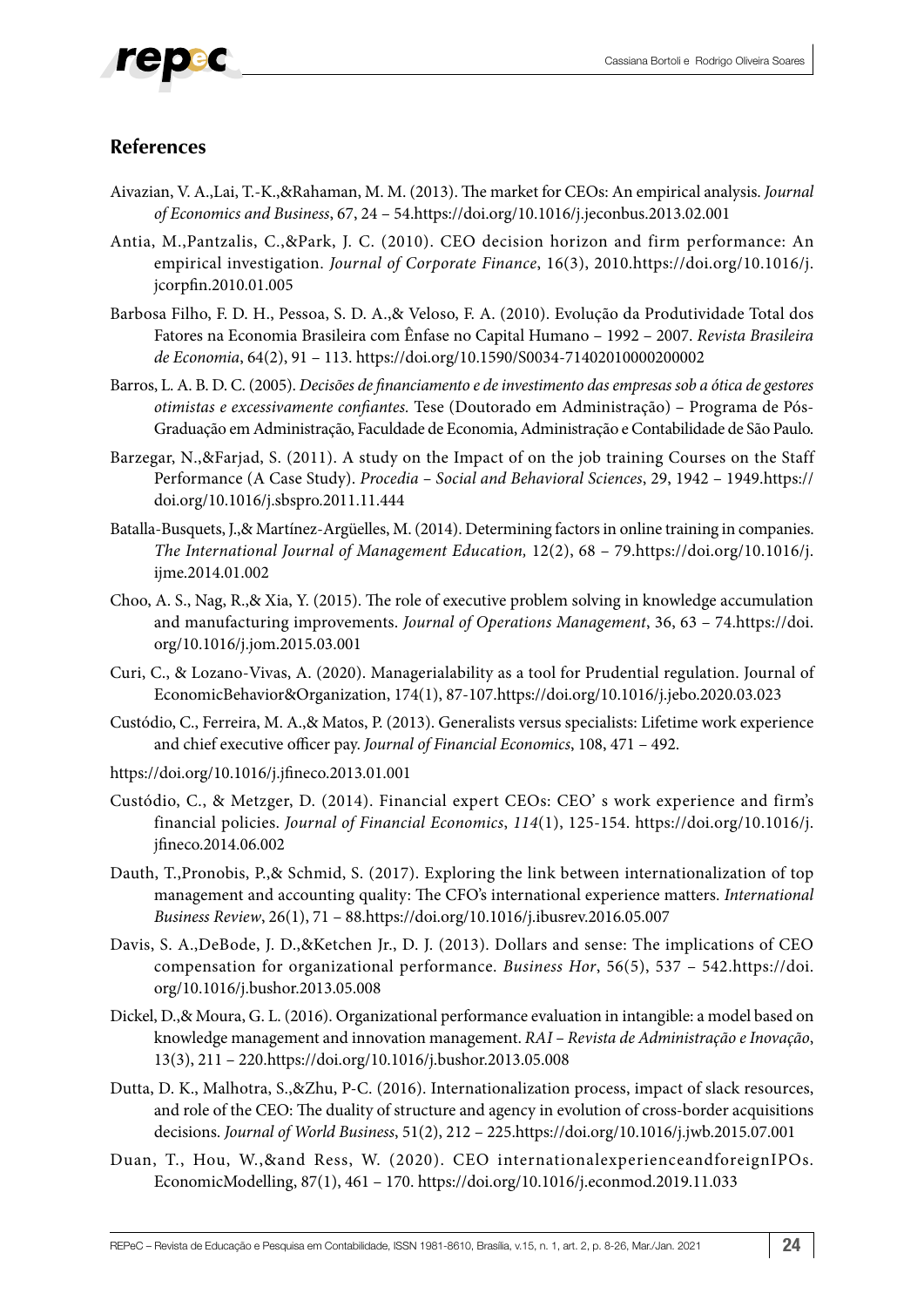

- Faulconbridge, J. R., Beaverstock, J. V., Hall, S.,&Hewitson, A. (2009). The 'war for talent': The gatekeeper role of executive search firms in elite labour markets. *Geoforum,* 40 (5), 800 – 808[.https://doi.](https://doi.org/10.1016/j.geoforum.2009.02.001) [org/10.1016/j.geoforum.2009.02.001](https://doi.org/10.1016/j.geoforum.2009.02.001)
- Field, A. (2009). *Descobrindo a estatística usando o SPSS.* 2º ed. Porto Alegre: Artmed.
- Fran, D.,Gui, L., Li, Y.,& Zhu, C. J. (2016). Localized learning by emerging multinational enterprises in developed host countries: A fuzzy-set analysis of Chinese foreign direct investment in Australia. *International Business Review*, 25(1), 187 – 203[.https://doi.org/10.1016/j.ibusrev.2014.12.005](https://doi.org/10.1016/j.ibusrev.2014.12.005)
- Galvêas, E. (2008). O Mercado Brasileiro de Capitais. Revista de Direito Bancário and do Mercado de Capitais, 41, 14 – 19.
- Godoy, A. S., &D'Amelio, M. (2012). CompetênciasGerenciaisdesenvolvidas por profissionais de diferentesformações. *Organizações&Sociedade*, 19(63), 621-639. https://portalseer.ufba.br/index. php/revistaoes/article/view/11216/8125
- Georgakakis, D., Heyden, M. L. M., Oehmichen, J. D. R., &Ekanayake, U. I. K. (2019). Four decadesof CEO-TMT interface research: A review inspiredby role theory. The LeadershipQuarterly, 17[.https://](https://doi.org/10.1016/j.leaqua.2019.101354) [doi.org/10.1016/j.leaqua.2019.101354](https://doi.org/10.1016/j.leaqua.2019.101354)
- Gounopoulos, D.,&Pham, H. (2018a). SpecialistCEO'sand IPO survival. Journal of Corporate Finance, 48(1), 217 – 243. <https://doi.org/10.1016/j.jcorpfin.2017.10.012>
- Gounopoulos, D.,&Pham, H. (2018b). Financial Expert CEO'sand Earnings Management Around Initial Public Offerings. The International Journal of Accounting, 53(2), 102 – 117. [https://doi.](https://doi.org/10.1016/j.intacc.2018.04.002) [org/10.1016/j.intacc.2018.04.002](https://doi.org/10.1016/j.intacc.2018.04.002)
- Grip, A. D.,&Sauermann, J. (2013). The effect of training on productivity: The transfer of on-the-job training from the perspective of economics. *Educational Research Review*, 8, 28 – 36[.https://doi.](https://translate.googleusercontent.com/translate_c?depth=1&hl=pt-BR&prev=search&pto=aue&rurl=translate.google.com&sl=en&sp=nmt4&u=https://doi.org/10.1016/j.edurev.2012.05.005&usg=ALkJrhhFdxkBKMCKDhasTnOB4wIABiIjFA) [org/10.1016/j.edurev.2012.05.005](https://translate.googleusercontent.com/translate_c?depth=1&hl=pt-BR&prev=search&pto=aue&rurl=translate.google.com&sl=en&sp=nmt4&u=https://doi.org/10.1016/j.edurev.2012.05.005&usg=ALkJrhhFdxkBKMCKDhasTnOB4wIABiIjFA)
- Hambrick, D. C., & Mason, P. A. (1984). Upper echelons: The organization as a reflection of its top managers. *Academy of management review*, *9*(2), 193-206.https://www.jstor.org/stable/258434
- Huang, S. (2014). Managerial expertise, corporate decisions and firm value: evidence from corporate refocusing. *Journal of Financial Intermediation*, 23(3), 348 -375. [https://doi.org/10.1016/j.](https://doi.org/10.1016/j.jfi.2014.04.003) [jfi.2014.04.003](https://doi.org/10.1016/j.jfi.2014.04.003)
- Jiang, F., Zhu, B.,& Huang, J. (2013). CEO's financial experienceandearnings management. JournalofMultinational Financial Management, 23(3), 134 – 145. [https://doi.org/10.1016/j.](https://doi.org/10.1016/j.mulfin.2013.03.005) [mulfin.2013.03.005](https://doi.org/10.1016/j.mulfin.2013.03.005)
- Kahneman, D. (2012). *Rápido e devagar: duas formas de pensar.* Tradução Cássio de Arantes Leite. Rio de Janeiro: Objetiva.
- Kao, L., Chen, A. (2020). CEO characteristicsand R&D expenditureofIPOs in emergingmarkets: Evidencefrom Taiwan. Asia Pacific Management Review, In Press. [https://doi.org/10.1016/j.](https://doi.org/10.1016/j.apmrv.2020.01.001) [apmrv.2020.01.001](https://doi.org/10.1016/j.apmrv.2020.01.001)
- Kuenzer, A. Z. (2002). *Pedagogia da fábrica: as relações de produção e a educação do trabalhador*, 6, 205 São Paulo: Cortez.
- Leite M. P. (1997). *O Trabalho em Movimento Reestruturação produtiva e sindicatos no Brasil*. Campinas: Papirus.
- Li, C.; Sun, L.,&Ettredge, M. (2010). Financial executive qualifications, financial executive turnover, and adverse SOX 404 opinions. *Journal of Accounting and Economics*, 50, 93 – 110[.https://doi.](https://doi.org/10.1016/j.jacceco.2010.01.003) [org/10.1016/j.jacceco.2010.01.003](https://doi.org/10.1016/j.jacceco.2010.01.003)
- Li, J., Wei, M.,& Lin, B. (2016). Does top executives' US experience matter? Evidence from US-listed Chinese firms. *China Jornal of Accounting Research*, 9(4), 267 – 282.<https://doi.org/10.1016/j.cjar.2015.11.002>